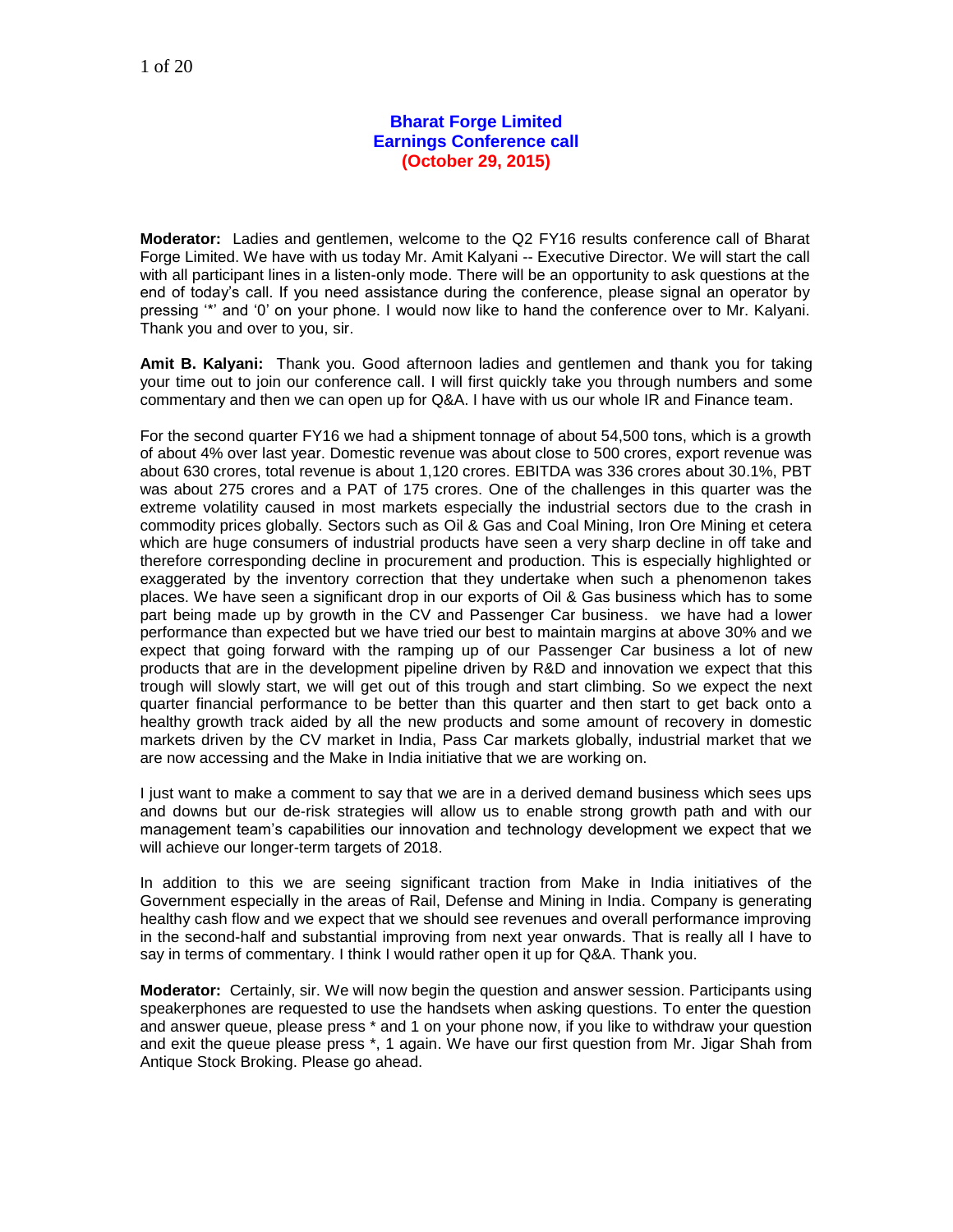**Jigar Shah:** A couple of things If I see your quarter-on-quarter realization being down how much of it is due to metal deflation and how much of it is to pricing pressure?

**Amit B. Kalyani:** It is not because of pricing pressure, it would be of deflation and due to product mix.

**Jigar Shah:** Okay. And second thing sir, if I see your volume growth did pretty well even in this kind of adverse environment and in fact your Europe revenue has also improved sequentially so, could you throw some light on that aspect?

**Amit B. Kalyani:** Yeah, the tonnage growth is coming from a combination of market share gains, new markets and ramping up of new programs especially in the Passenger Car sector.

**Jigar Shah:** Sure, sir. And last thing is sir, if I see your gross margin have worsened significantly on a sequential basis so, what are the reasons as such?

**Amit B. Kalyani:** If you remember in the last concall we mentioned that there was a one-off effect due to inventory effect. So if you normalize for that I think it is not significantly worse there is some impact on account of volume of course and product mix. And we have always mentioned that we will maintain our margins target to maintain our margins in the band of 29% to 31%.

**Jigar Shah:** Sure, sir margin 30% definitely is pretty much in line.

**Moderator:** Thank you. We have a question from Ashish Nigam from Axis Capital. Please go ahead.

**Ashish Nigam:** Sir, could quantify the decline in exports between different segments?

**Amit B. Kalyani:** It is the largest decline in the non-auto you are talking about quarter-on-quarter or year-on-year?

**Ashish Nigam:** Year-on-year.

**Amit B. Kalyani:** Yeah, so the largest decline in non-auto, it is upwards of 30% and then nothing else as a decline everything else is positive.

**Ashish Nigam:** So within non-auto or auto it will mainly be Oil & Gas?

**Amit B. Kalyani:** Yeah, largely Oil & Gas and Industrial Engines sectors related to Oil & Gas and sectors related to Oil & Gas.

**Ashish Nigam:** Okay. So Oil & Gas and sectors related to it would be what percentage of our exports?

**Amit B. Kalyani:** Oil & Gas is around 15%

**Ashish Nigam:** Okay. Also on the domestic sales I mean the CV industries had a pretty strong quarter but it is not fully reflecting in our domestic sales growth so, am I missing something in the domestic sales?

**Amit B. Kalyani:** Three things: one is that our sales are not only to domestic they are to domestic UVs and tractors. Second, it is also price reduction because of commodity price decline with pass though. And when certain companies have enough capacity they choose to use when there is volume reduction.

**Ashish Nigam:** Okay. How as domestic non-auto done, can you throw some color on that?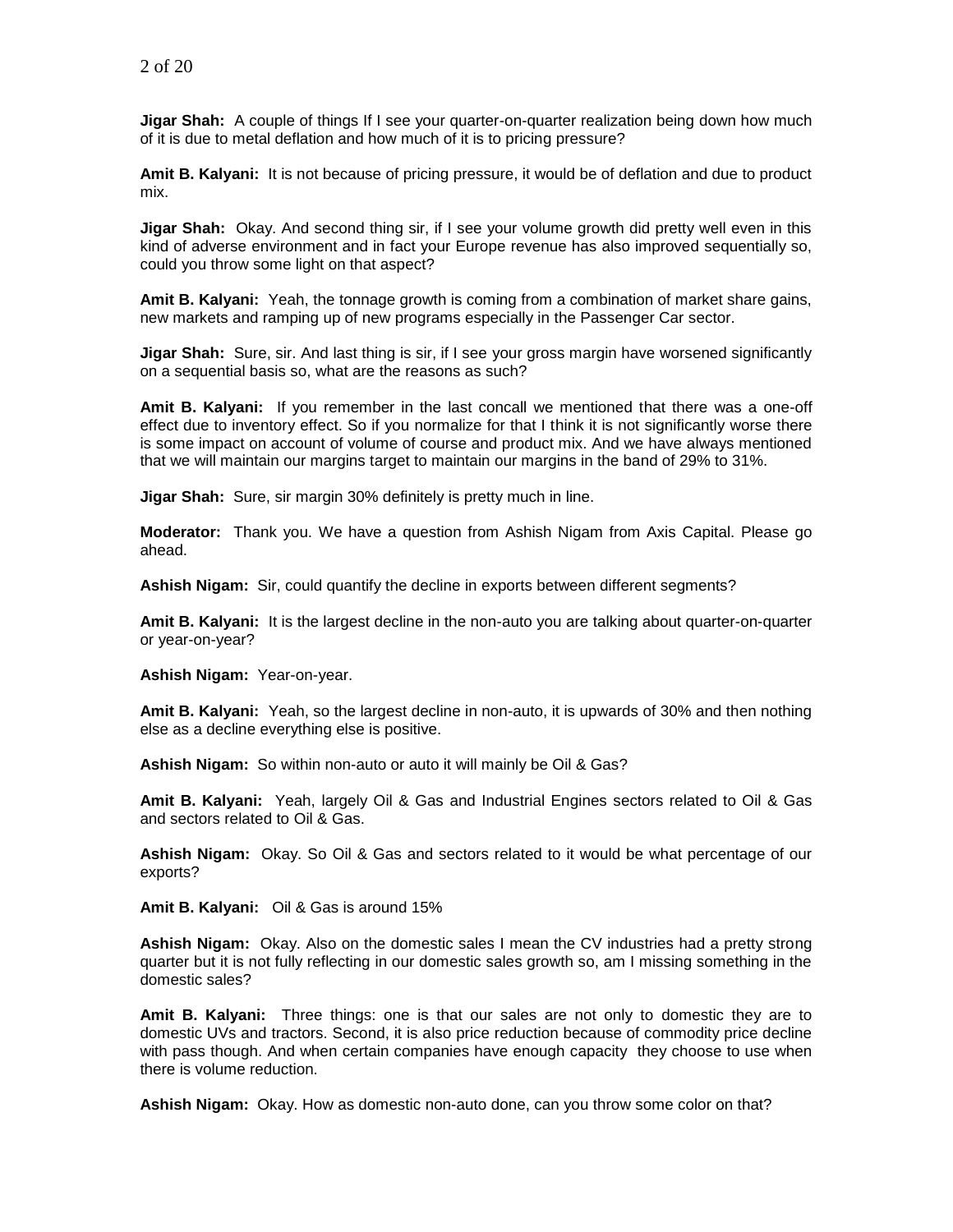**Amit B. Kalyani:** Domestic non-auto has actually grown it has grown close to 20%.

**Ashish Nigam:** And this has been regular segments of Railway et cetera?

**Amit B. Kalyani:** No, a few new sectors as well but yeah, I mean typically Railways little bit of plant and what you call it like Cement Plant, Steel Plant, Sugar Plants, General Engineering, Steamed Turbine, Hydro Turbines, et cetera, Power sector, Mining sector, we have been focusing a lot on developing the Make in India opportunity so that is really starting to show some results.

**Ashish Nigam:** Sure. Also I mean if you can just share your outlook on your Class-8 Trucks for both this year and the next how do you see that segment doing?

**Amit B. Kalyani:** I have a colleague of me who will throw more light on this.

**Subodh:** The Class-8 this year is supposed to be in the region of 305 to 310 broadly depending on how you measure it. And at this point the forecast for next year is anywhere between 285 to 295 as a range depending on who you talk to. So you are not looking at a very significant change but more importantly in North America right now there is a share change between the OEM. Some OEMs are gaining share, some OEMs are losing share and we are fairly well position from a gaining point of view there considering our product mix and customer mix.

**Ashish Nigam:** Understood. Just if I can squeeze one more question. You were earlier guiding for 15%-20% kind of growth for Indian CVs based on your interaction with the Indian CVs customers is there any upside to this guidance?

**Amit B. Kalyani:** What the latest that we believe from the Indian CV market is more like 20% guidance what they are giving us between 15% to 20%. There is a similar phenomena on a market share change taking place in India also.

**Moderator:** Thank you. We have a question from Mr. Kapil Singh from Nomura Securities. Please go ahead.

**Kapil Singh:** Firstly, on the domestic CVs first-half growth has been higher than 15% to 20%. So are the OEMs expecting much slower growth in the second-half?

**Amit B. Kalyani:** When there is some factors which are driving the first-half growth as you know because of some regulatory changes which are going to affect cost of the vehicles so, there has been some amount of pre-buy because of that. But it is not significant it is few percentage probably.

**Kapil Singh:** Okay. And sir, secondly, we have talked about strong growth in Passenger Vehicle exports. So could you give some color like where they were as a percentage of exports and how much growth we have seen there?

**Amit B. Kalyani:** Yeah, from less than like 3% of exports is now about 9% of exports.

**Kapil Singh:** This is year-on-year?

**Amit B. Kalyani:** Yeah.

**Subodh:** Year-on-year.

**Kapil Singh:** Okay. And where do we see this going up to?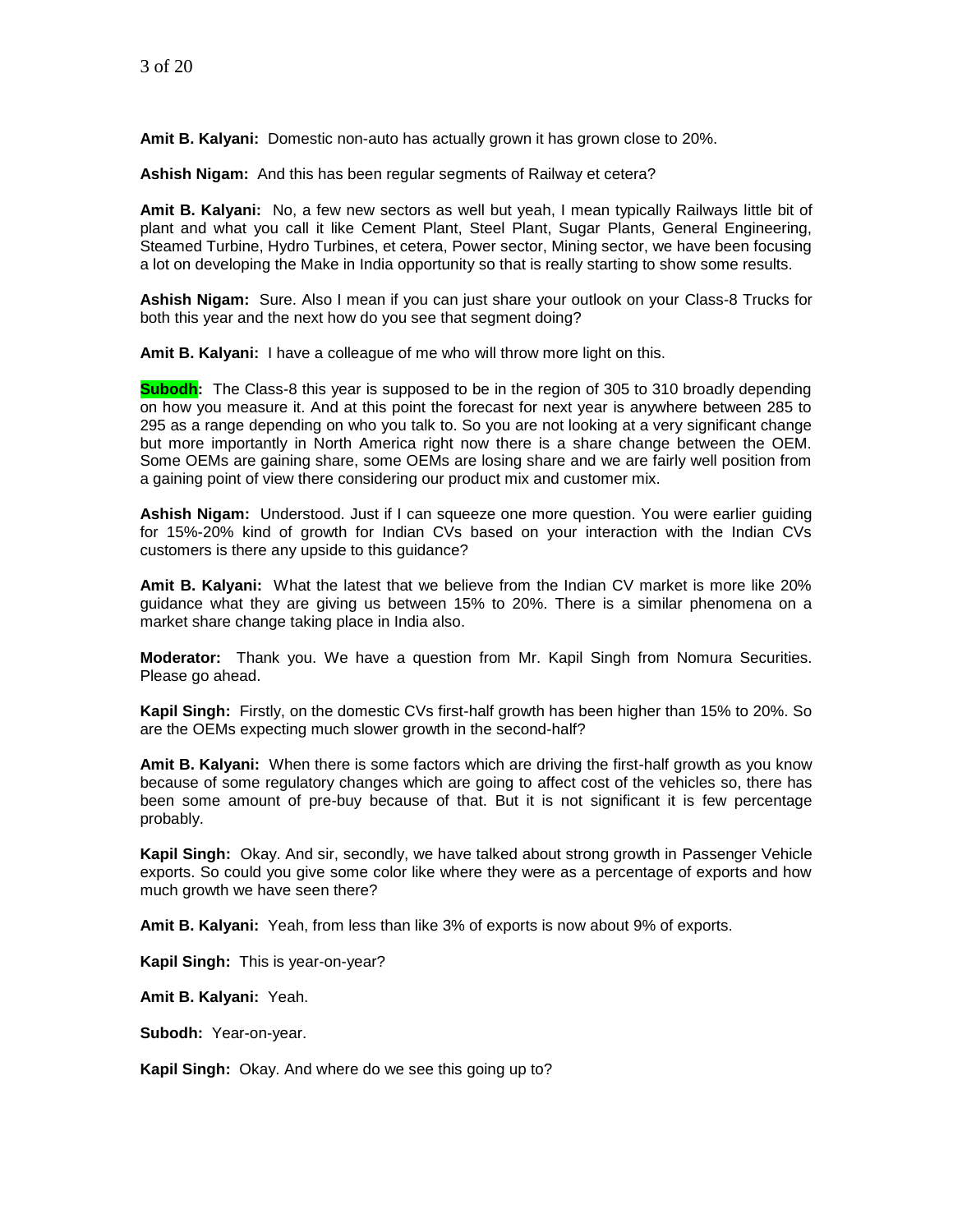**Amit B. Kalyani:** Once our whole product portfolio is developed including the value added portion this could easily get to 20% of exports of a much higher exports.

**Kapil Singh:** Okay. So that would by year end FY18?

**Amit B. Kalyani:** Yeah. By 2018 we should start seeing significant impact of this.

**Kapil Singh:** Okay. And sir, what would be the contribution in the domestic non-auto from Railways, Defense and Mining segments?

**Amit B. Kalyani:** Defense is very little, Railways, Mining and General Engineering is really the largest part.

**Kapil Singh:** Okay. Any color like how much out of that would be Railways?

**Amit B. Kalyani:** Railways will be less than 5% right now.

**Kapil Singh:** And sir when we look into next year, are we likely to see growth in most of the segments except maybe Oil & Gas?

**Amit B. Kalyani:** Yeah, I think Subodh you want to answer that?

**Amit B. Kalyani:** For exports I will let my colleague Subodh answer that. On the domestic side I will answer. On the domestic side we will see growth in every sector and extraordinary I mean let us say higher growth than the industry growth because we are getting into new products in certain sectors like Rail et cetera Rail and Mining. But now I will let Subodh talk about the export markets.

**Subodh:** Okay. As you know from an industry sector point of view the Oil & Gas and most industrial sectors they are likely to be similar to what they are now for the next two quarters three quarters. So we think based on what we are doing, we should be better than what we are now based on all the actions that we have taken. So as we go over the next one quarter or two quarters we should actually see positive numbers as compared to what we are today.

**Kapil Singh:** Okay. And lastly, what was the FOREX loss linked to?

**Amit B. Kalyani:** This was mainly related to the loans foreign currency loans what we have on our balance sheet. .

**Kapil Singh:** Okay. And in terms of rupee realization where are we now and on a year-on-year basis it would have seen?

**Amit B. Kalyani:** See we are at about less over somewhere in the region of between 66 and 67 and in first quarter it was 66 about

**Moderator:** Thank you. Next in queue is Amin Pirani from DB. Please go ahead.

**Amin Pirani:** Sir, my first question is on your Passenger Vehicle exports which obviously have seen a significant jump. Could you give us some color as to which geography does it relate to and which segments these are into and what kind of…

**Amit B. Kalyani:** We are supplying on a global platform so, it goes right from the far East to Europe to North and South America and these are for Passenger Cars and SUVs.

**Amin Pirani:** Okay. So this is not part of any one program this is more of a…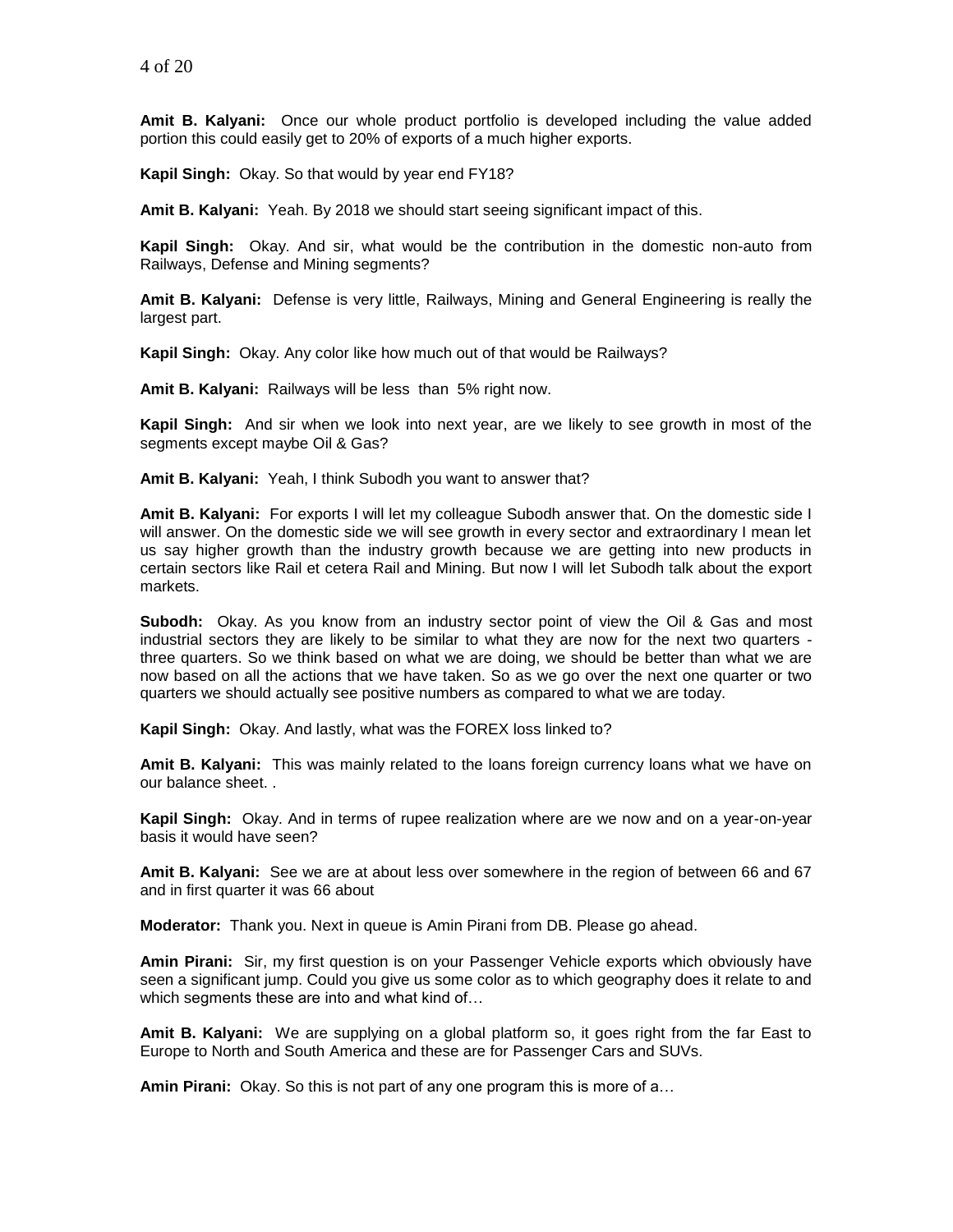**Amit B. Kalyani:** It is a platform actually it is a series of platform.

**Amin Pirani:** Okay. And this is across OEMs or just one OEM?

**Amit B. Kalyani:** This particular one is the increased ramp-up is for two OEMs.

**Amin Pirani:** Okay. Fair enough, sir. And sir, secondly, on your Oil & Gas I just wanted a clarification so, are you seeing that the decline that we have seen the numbers should not stabilize or we could see…

**Amit B. Kalyani:** From next quarter we should start seeing slight increase and then hopefully in two quarters when our new products are developed we should start seeing a more substantial increase.

**Amin Pirani:** Okay, understood, sir. And sir just on your outlook on how the European CV market is doing and how are you placed there? Because you were mentioning last time that the regional mix in Europe was not in your favor. So are you viewing that going forward into next year?

**Subodh:** The expectation of CV market in Europe is stable to probably up to about 8% to 10% positive as compared to this year and we have a good position there in with most OEM across Europe so, they should auger well for us.

**Amin Pirani:** Okay. And sir just lastly on your subsidiaries while EBITDA margins have remained stable to improving. At the PBT level you have actually been reporting some losses so, are there some one-offs here or…

**Amit B. Kalyani:** No, what has happened is in this quarter we have started we have commercialized our new investment so, the interest and depreciation has kicked-in for this quarter whereas the full production ramp-up has not come in yet so, that will start showing effect from actually fourth quarter of this year which is the first quarter of their first of their name.

**Amin Pirani:** This is the Aluminum technique?

**Amit B. Kalyani:** Yes, exactly.

**Moderator:** Thank you. Next in queue is Sonal Gupta from UBS Securities. Please go ahead.

**Sonal Gupta:** So Amit just to begin with one is I mean if you look at the commentary that is coming out of the global players like Cummins or Caterpillar l. We are seeing a very sharp deterioration even sequentially it seems on the industrial side so vis-à-vis I just I am just trying to put in context your commentary that Q3 should get better. So have we seen a lot of inventory reduction in the channel and so we are from our perspective we are at the bottom while the OEMs or the manufacturers are still behind that is that how you are looking at it.

**Subodh:** I think in our case there will be a little combination of few, the one is over the last two quarters or so there has been some amount of inventory adjustments because of this intending slow down of course which came in very quickly and we expect that to have completed probably within the next quarter or so. Thereafter we should start seeing some real demand coming in as well that is the expectation that is being cited. In addition to this we have also got some new programs that we expect to launch in the next between one quarter to three quarters and that will slowly start kicking-in. So this is a combination of both those matters. Overall, as we said a little while ago these markets will stay depressed for the next couple of quarters is the projection that everybody is making but this is what I just mentioned is what we are seeing as a projection from the OEMs as well.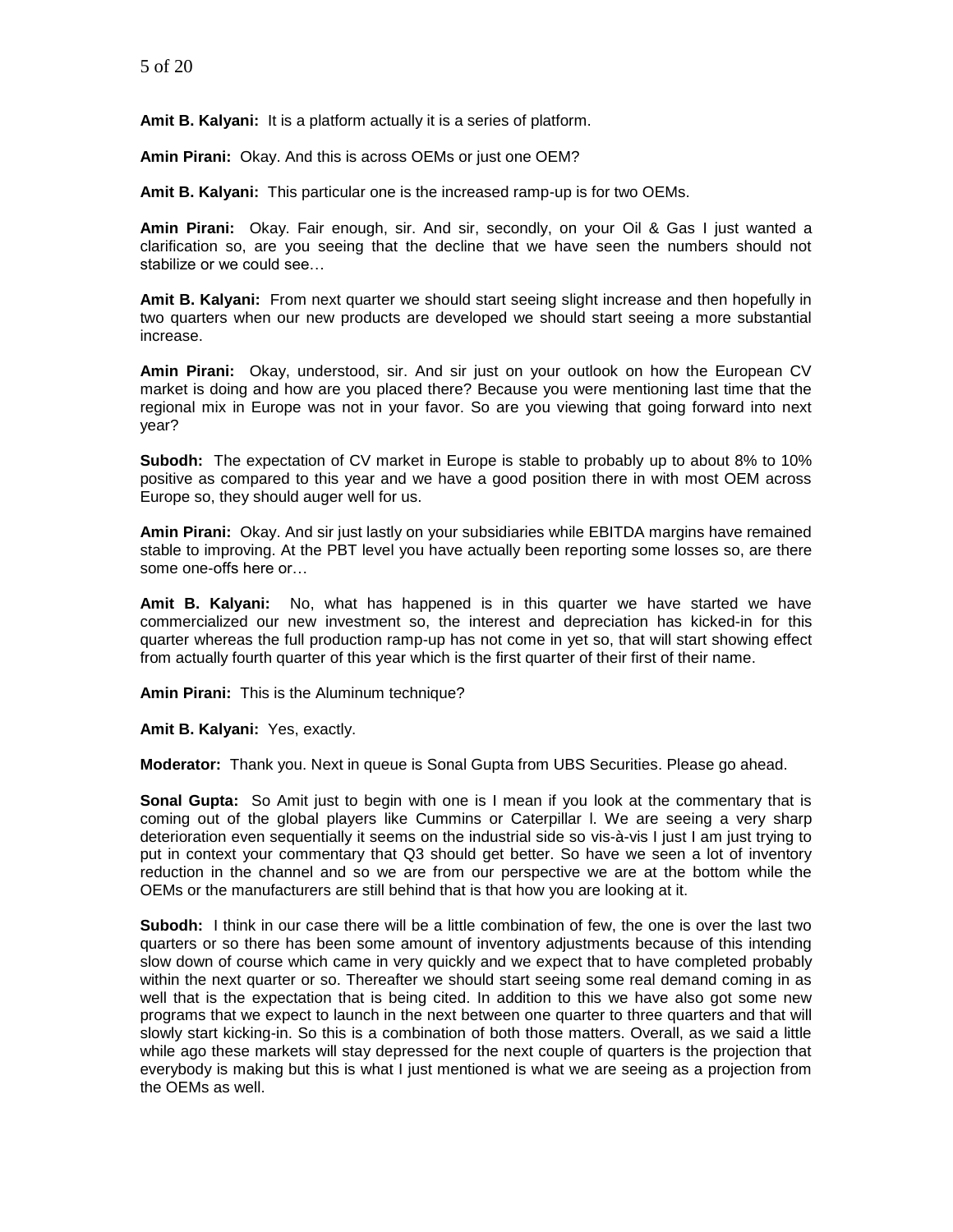**Sonal Gupta:** But given that we are already one month into the third quarter I mean so you have not seen further deterioration in this quarter from the Q2 levels, is it?

**Subodh:** And since you mentioned Cummins and so on there is also a factor of certain market share related factors for Cummins as well. So it is kind of a very mixed picture right now when it comes to their own adjustments.

**Sonal Gupta:** Right. And right but I mean given that I guess it is one of your key customers I mean you are not getting impacted from that shift?

**Subodh:** Actually individually we may be impacted by Cummins maybe but we are trying to adjust that with somebody else as well who is gaining the market share so it is a combination because we are kind of more widely entrenched in the market as compared to just one and that has been a part of our derisking strategy for the last five years - six years as you are probably aware from previous calls.

**Sonal Gupta:** Right. And just persisting on the industrial space, on the Oil & Gas side again I mean could you give us some more color because my understanding is that you have currently major portion of your exposure is shale and I mean given where the oil prices are I mean we may not really see a big recovery in the near-term so the expectation the things are stabilizing and again new products improving. So which areas are the new products coming in if you could give us some color?

**Subodh:** We do not expect to see any improvement in the shale side. Obviously you are right there. But what we are seeing is stabilization so which will continue and then as far as the other sectors there are a lot of other Oil & Gas sector so where sub-sea is one a little more on the drilling side. So we are going in most of these sectors from a zero pace. So we will actually gain something there. All though it is not big numbers from overall perspective for us going from zero base we will add.

**Moderator:** Thank you. Next in queue is Sahil Kedia from Barclays. Please go ahead.

**Sahil Kedia:** Amit, can you just share the absolute non-auto revenues this quarter please?

**Amit B. Kalyani:** About 410 crores.

**Sahil Kedia:** in your opening comment you mentioned that there is some amount of normalization of the inventory channel volumes. How much has this change been just to give us a sense of what OEMs are doing today?

**Amit B. Kalyani:** As a percentage of sale we would be…

**Sahil Kedia:** I mean how do you monitor this what my bigger question is and how much of change have we seen?

**Amit B. Kalyani:** Basically the way you see it is last minute changes in schedules or reductions in schedules in the last two weeks to three weeks.

**Sahil Kedia:** And it has been quite substantial?

**Amit B. Kalyani:** It has been as let us say as a percentage of sales may be 5% to 6%.

**Sahil Kedia:** Okay. And lastly, where are we on the Aerospace side of it? We have obviously…

**Amit B. Kalyani:** We are making very good progress on the Aerospace side, we now have multiple live programs with individual customers and we have several customers totally and we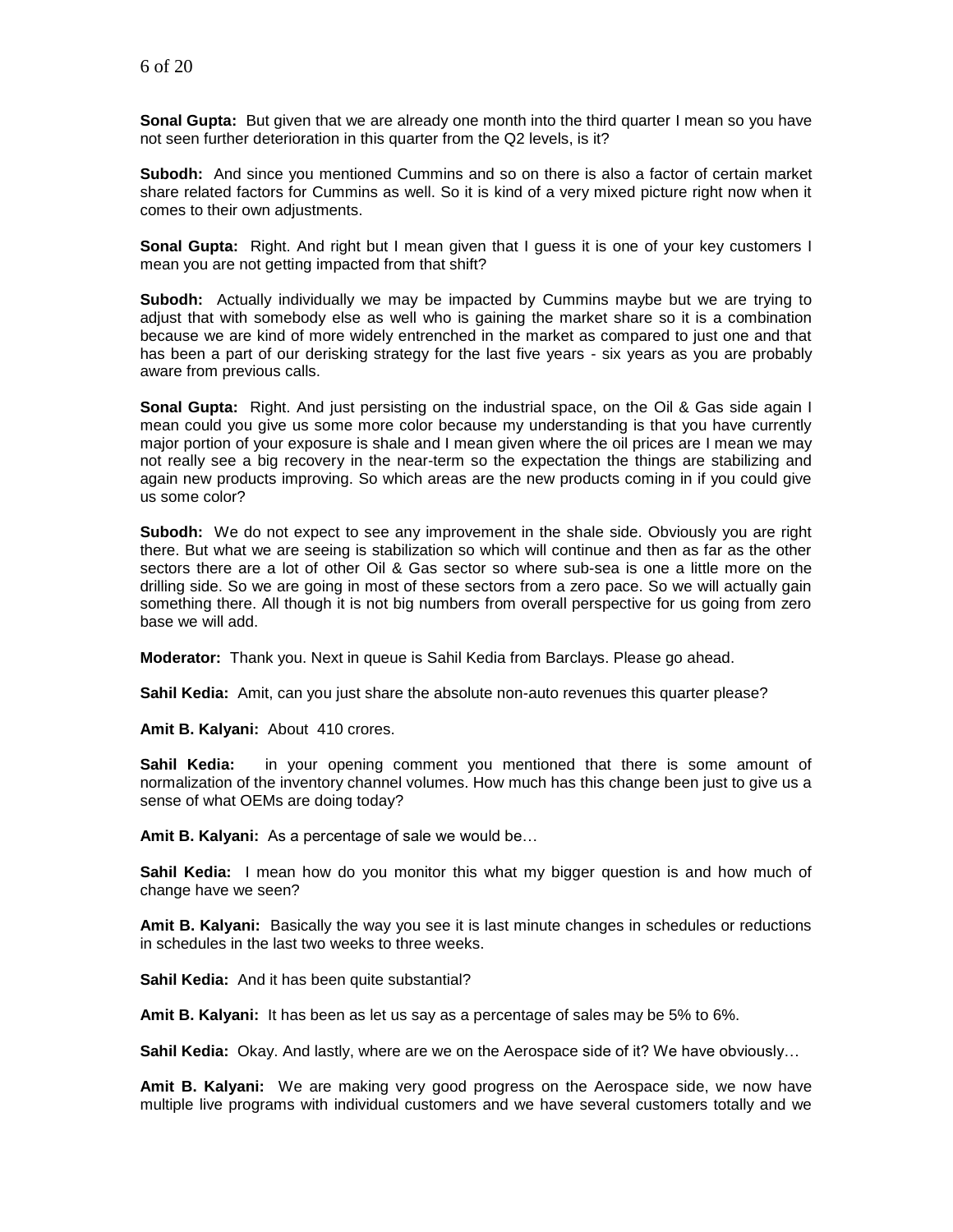are on track to achieving our Aerospace goals. I think we have in fact I would say we are probably ahead of where we would probably have been. Subodh, you want to add something?

**Sahil Kedia:** So is it fair to say therefore that on a three year basis is there a new weakness on Oil & Gas it should be probably offset by the Aerospace side?

**Subodh:** Yeah, that would be the endeavor, yes.

**Moderator:** Thank you. Next in queue is Mahesh Bendre from Way2Wealth Securities. Please go ahead.

**Mahesh Bendre:** In the first-half we have grown by 5.6% in terms of sales growth and the press note we have released in which our chairman has mentioned that entering into H2 FY16 we anticipate demand trend to be very similar to H1 FY16. So is it reasonable to assume that for the next two quarters the growth will be very similar to what we reported in the first-half?

**Amit B. Kalyani:** No, what we are saying is that overall demand will be similar but we will definitely outdo the underlying markets.

**Mahesh Bendre:** Okay. And sir, the first-half the margins are around 29.8% which are very near to the peak margins. So are we confident in front of…

**Amit B. Kalyani:** Margins are almost equivalent in second-half.

**Mahesh Bendre:** So in this kind of environment where volumes are declining we will able to maintain this kind of margin?

**Amit B. Kalyani:** Yes, we will. And our volumes won't decline.

**Mahesh Bendre:** Okay. And sir, what has happen in this quarter I mean is there any change in the plan of achieving 7,000 crores revenue by FY 18

**Amit B. Kalyani:** I said during my opening remarks we still maintain that.

**Mahesh Bendre:** So we will achieve a 20% CAGR for next two years just to achieve that?

**Amit B. Kalyani:** Yes.

**Moderator:** Thank you. Next in queue is Puneet Gulati from HSBC. Please go ahead.

**Puneet Gulati:** Amit, just following up on the 7,000 crore revenue. Are you building in the weaker commodity price also into it?

**Amit B. Kalyani:** We have not build commodity price into it

**Puneet Gulati:** You have not, okay. Secondly, is it possible to get break-up now within the nonautomotive segment how much is Railways, Aerospace, Mining and General Engineering.

**Amit B. Kalyani:** Now see Railways and Aerospace is very small right now. So the others are General Engineering, Oil & Gas and other industrial is about wholly equivalent.

**Puneet Gulati:** Okay. And is it also possible to get some more color on what you are seeing in the Make in India program apart from what is happening on the Railways and Aerospace side?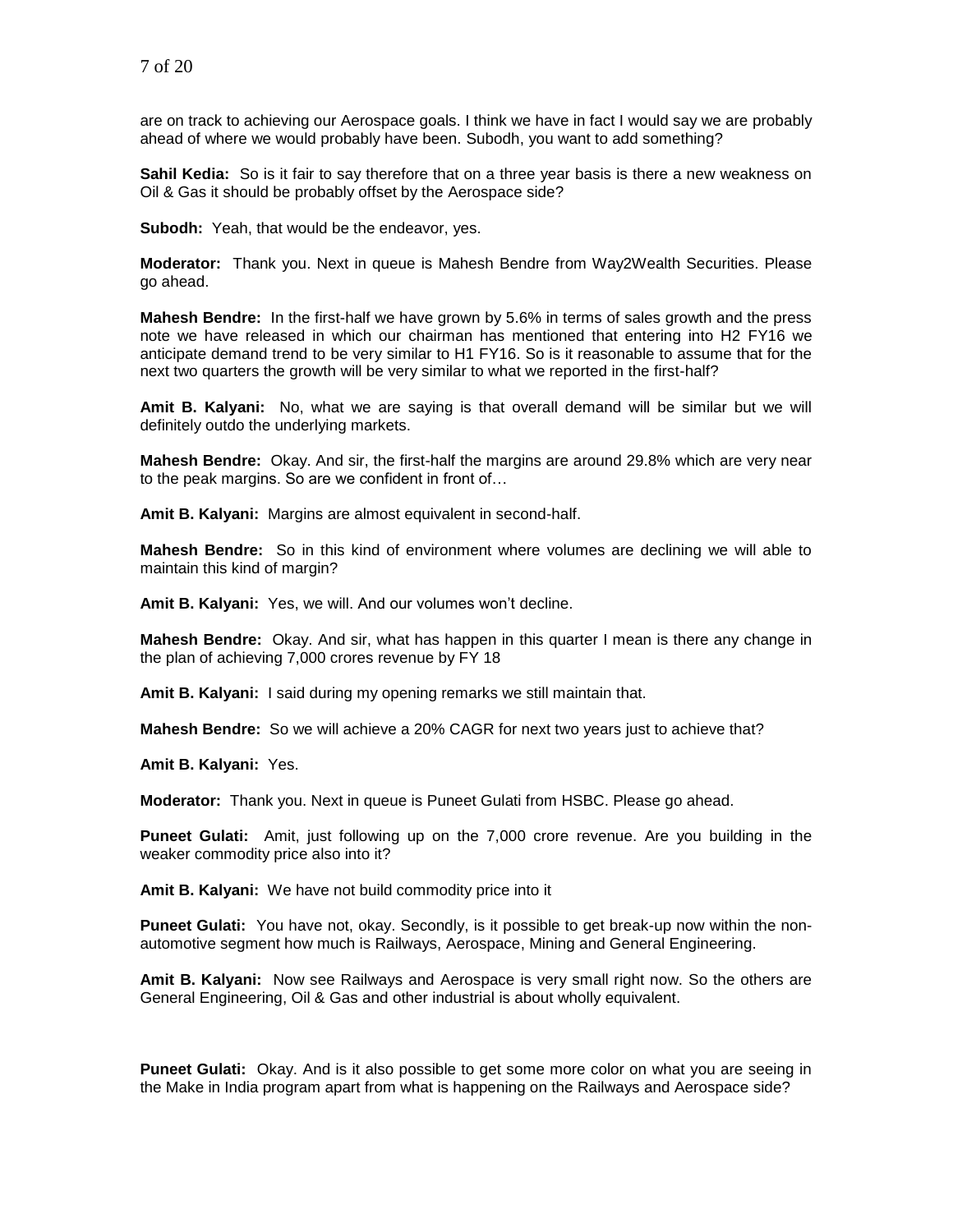**Amit B. Kalyani:** Aerospace Make in India actually nothing much is happening. There are let us say resultant and benefits out of offsets and all that are starting to kick-in. The big Make in India in Aerospace will only happen in the next two years to three years after the new programs are awarded and the Make in India part of that starts. We are seeing a lot of traction in import substitution and in developing local sources for service and O&M requirements and that is actually a large opportunity.

**Puneet Gulati:** This is other than the Aerospace part you are saying?

**Amit B. Kalyani:** Aerospace, this in Railways, this is in Defense, this is in every sector power et cetera.

**Puneet Gulati:** Okay. And lastly if you can give some color on why is the debt gone up slightly? Is there any CAPEX that we did this quarter?

**Amit B. Kalyani:** This is re-val, re-val of our loans.

**Puneet Gulati:** Okay. And any plans of repaying debt faster now?

**Amit B. Kalyani:** 60 crores in the remaining two quarters. Sorry, 80 crores in the remaining two quarters.

**Puneet Gulati:** 80 crores in the next two quarters.

**Moderator:** Thank you. Next in queue is Sanjay Satpati from Merrill Lynch. Please go ahead.

**Sanjay Satpati:** It seems that your guidance for second-half is much stronger than what you have done in the first-half. So just wanted to understand from you that how much will it be because of Aerospace and Passenger Vehicle et cetera and how much it is because of this inventory correction getting over?

**Amit B. Kalyani:** I am not saying what I said in my statement was that we will start to see growth again from this quarter onwards, okay. And it is going to be a combination of factor. I do not have it right now in front of me how much is going to come from what. But obviously it is going to come from all the pockets. They are going to come from growth in traditional markets, new markets, growth in Pass Car, and variety of factors.

**Sanjay Satpati:** Okay. And sir my other question is when you talked about the 7,000 crore guidance just to reconfirm it is for fiscal 2018 right sir?

**Amit B. Kalyani:** Yes.

**Sanjay Satpati:** And so we will really hit this peak volume of Aerospaces by that time is that for…

**Amit B. Kalyani:** No, Aerospace will continue. We will continue growing we are not going to hit any peak. We have set a five year goal of getting into \$100 million and we are tweaking that strategy with a lot of other opportunities that are coming our way and see how we can even grow it further.

**Sanjay Satpati:** Understood. And sir last question is probably over the next six month you may see a faster growth in India as well as Europe whereas the North America may be slower so, will that mix change have some kind of positive or negative impact on your margin?

**Amit B. Kalyani:** Not really because we are going to be supplying similar products in all geographies. Yeah, in the margins we have given a range so we will be within that range.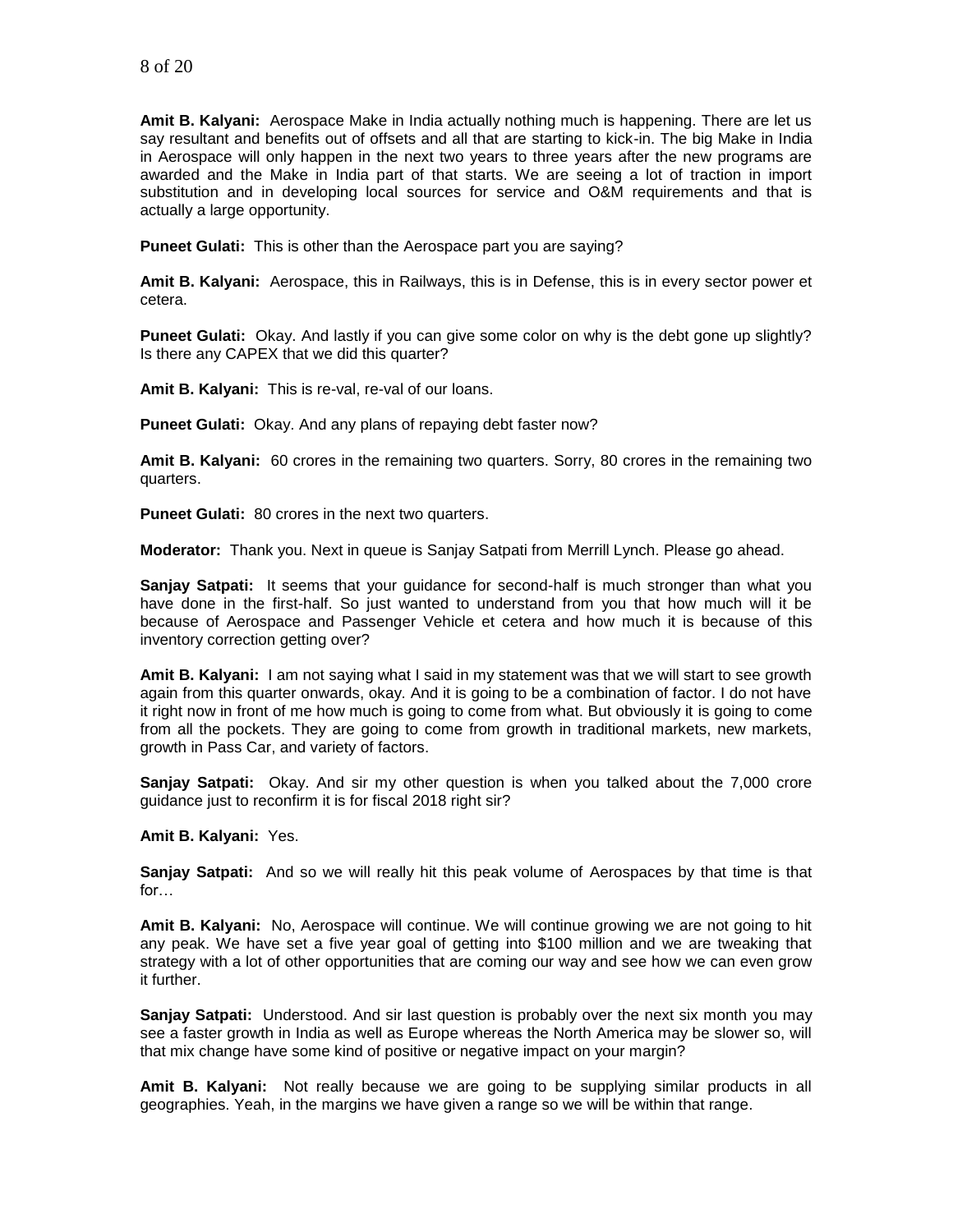**Moderator:** Thank you. Next in queue is Jinesh Gandhi from Motilal Oswal Securities. Please go ahead.

**Jinesh Gandhi:** Sir, my question pertains on the same line but in terms of the mix change between increasing contribution from PVs and decline in contribution from industrials would it impact our gross margins?

**Amit B. Kalyani:** Yeah, it will impact our gross margin slightly but that is why we are moving even in the Pass Car sector today we are only doing raw parts there also but fully machined and fully value added parts as we keep going. That is the strategy we will keep adding value.

**Jinesh Gandhi:** Okay. And second question pertains to the level of utilization which we have currently, can you share that across segments?

**Amit B. Kalyani:** Yeah it is about 75% in the Forge facility, our non-auto is running at about 55% and machining less than 50% of tonnage and sales.

**Jinesh Gandhi:** Okay, last year it was what about 80 odd percent is it?

**Amit B. Kalyani:** Yeah, huge, 80%.

**Jinesh Gandhi:** Okay. And sir, last question pertains to you have talked about future growth drivers in terms of Aerospace, Rail, the U.S. Class-8 order from marquee clients. can you throw some color on what is the size of this new drivers in terms of revenue potential over next two years to three years?

**Amit B. Kalyani:** See the potential is between where we are today and that target of 7,000, we have to fill that gap. That is going to come no, half from existing products, existing customer and half from new products new customers. New products are developing for a what customers we already having ramping of these that include Aerospace that includes Railways that includes Pass Car and a lot of other thing and that also adding value to existing products, increased value addition.

**Jinesh Gandhi:** Okay, understood. And sir lastly CAPEX, what is your guidance for this year and next year?

**Amit B. Kalyani:** As we guided earlier it is going to within that same rate a 1,000 crore cumulative.

**Jinesh Gandhi:** Okay. But our capacity expansion which we are doing we are going ahead with that at this point.

**Amit B. Kalyani:** Yeah, because that is in areas of Passenger Car and Machining where is where we will need capacity.

**Moderator:** Thank you. We have a question from Credit Suisse. Please go ahead.

**Jatin Chawla:** Yeah, hi, good evening sir, this is Jatin Chawla. My first question is on the domestic business you said non-autos had a 20% growth if I understand it right broadly that is about 40% of your business and the top-line growth you have shown is about 8%-9% so, that almost accounts for your almost the entire growth in the domestic business, fair to assume that the domestic autos business had a very sluggish growth?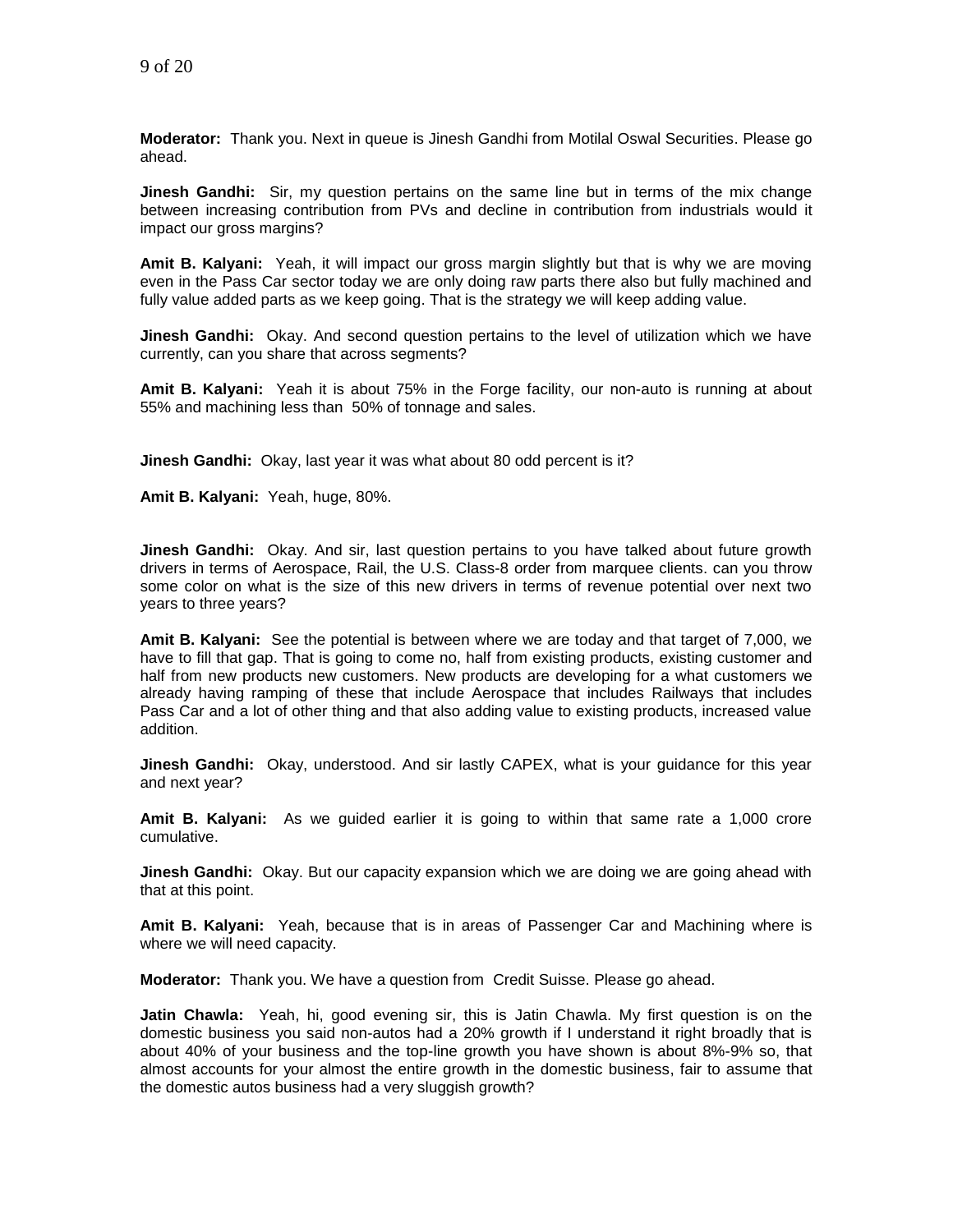**Amit B. Kalyani:** Domestic autos on the Pass Car side we have seen a little bit of a degrowth on because of certain customers which have not had growth especially in the UV sector. And the Tractor market has come down quite substantially.

**Jatin Chawla:** Right. But CV is the industry at a 40% growth so…

**Amit B. Kalyani:** Has seen pretty strong growth in the CV market also. But you also have to remember that in our case we see the growth a little ahead of the market. So it grows in January, February, March, our growth is November, December, January. So you would have seen last quarter also we have seen pretty substantive growth in CVs.

**Jatin Chawla:** Okay. And in CVs broadly your market share has been maintained because one of your competitors has been talking about gaining some share with the larger CV maker in the country.

**Amit B. Kalyani:** Well we are growing with the fastest growing CV maker in the country and we are gaining market share with most of the CV makers and we believe in differentiated business model where we will compete only in areas where technology is important and we are not going to be commodity player.

**Jatin Chawla:** Right. And my second question was on this Steel Safeguard Duty. Now I understand that in the domestic business it is clearly a pass through. In the exports business even if it is a pass through it would probably be linked to some international benchmark so, in that case…

**Amit B. Kalyani:** Our pricing is linked to index which is linked to a global index so it is all based on that.

**Jatin Chawla:** Yeah, if in case the safeguard duty results in domestic steel prices going up does that then negatively impact your margins?

**Amit B. Kalyani:** But it would not impact us now. It will not impact us. And the steel safeguard duty is largely to protect the commodity steel sector which is your HRMC and coils where significant dumping is taking place.

**Jatin Chawla:** And the quality of steel would you use would not be that, will that be fair?

**Amit B. Kalyani:** That will be fair on used coils those are flat products we do not use flat.

**Moderator:** Thank you. Next in queue is Aditya Sundaram from Edelweiss. Please go ahead.

**Aditya Sundaram:** Sir, if you could just first give me the absolute non-auto sales which we had for this quarter in the U.S., Europe…

**Amit B. Kalyani:** We just covered that two minutes ago.

**Aditya Sundaram:** No, sir, you have just given the overall absolute about 400 crore for this quarter maybe…

**Amit B. Kalyani:** That is to turn-on auto sales.

**Aditya Sundaram:** No, but could you split that up into Europe and U.S. for me because I already have the India number?

**Amit B. Kalyani:** I do not have non-auto by geography.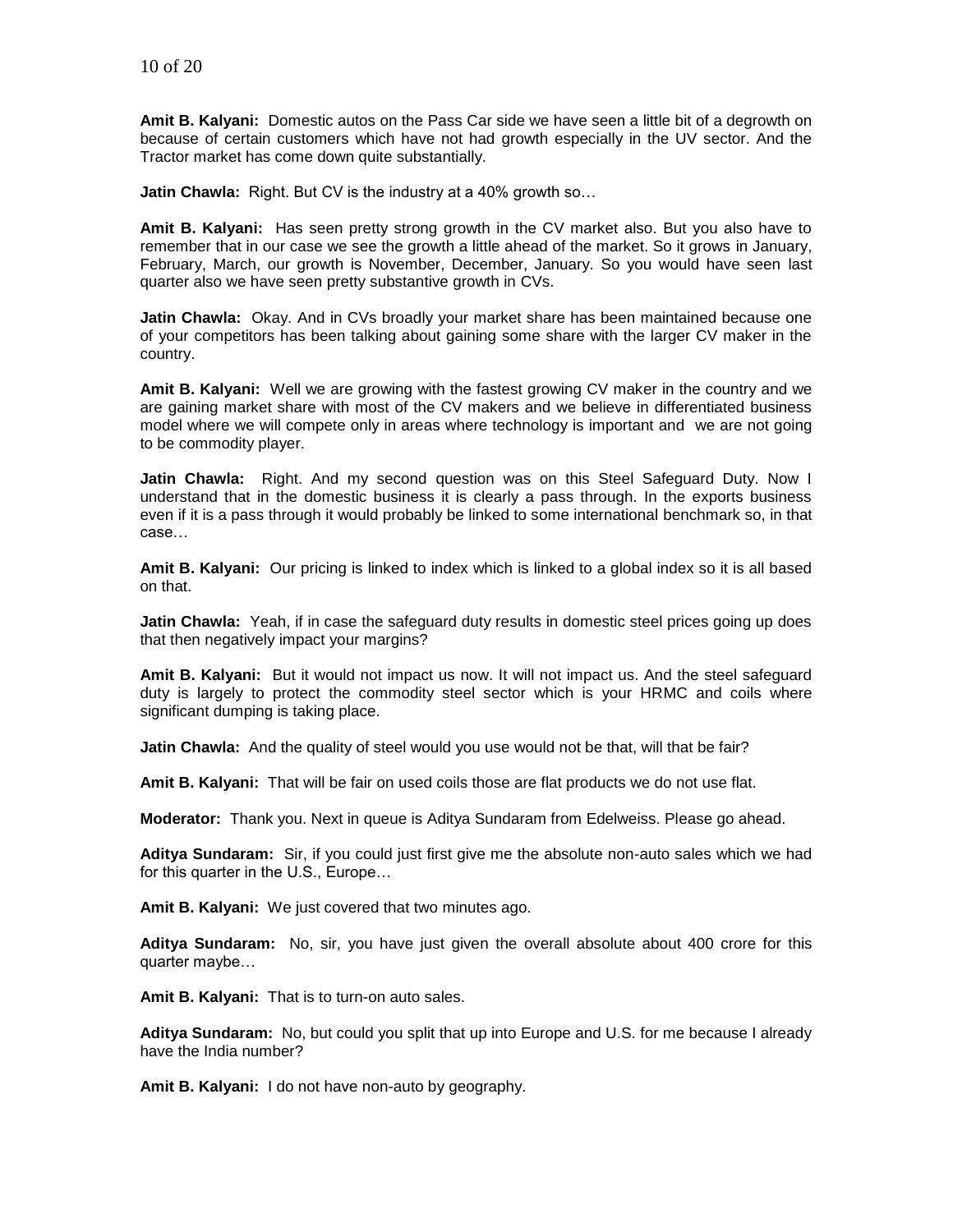**Aditya Sundaram:** Okay, not a problem. And sir, I just wanted to ask this target that we have the 7,000 crore target. Most of it we already have 80% to 85% of the orders already thee for that to achieve that target going forward?

**Amit B. Kalyani:** Yes, we have orders in-hand for most of it you are right. It is only a matter of ramping-up of the customer demand and new programs.

**Aditya Sundaram:** Okay, new programs. And just more question…

**Amit B. Kalyani:** It will ramp-up the product validation and ramp-up.

**Aditya Sundaram:** Okay, product validation and ramp-up. Sir just another follow-up question I do not know if you covered this earlier in the call I was just looking at raw material cost on a Q-on-Q basis it has more or less remained flat to a great extent. So what is the effect for that?

**Amit B. Kalyani:** Because we had a inventory impact of raw material last quarter that is why our EBITDA last quarter was also higher and we had explained this in the call that we have a one off inflation of EBITDA because of that and depression of raw material prices.

**Aditya Sundaram:** Right. Sir, one more thing if I may squeeze in a last question considering that our outlook in terms of end user markets in the U.S. and the non-auto is slightly hit at this point our CAPEX guidance currently still remains or are…

**Amit B. Kalyani:** Understand our CAPEX is something that takes 24 months to go into place. Okay, so it is not something one can start and stop. So once you have done it you have to go ahead and complete it and focus on filling it up with business.

**Aditya Sundaram:** Sir but at 1,000 crore number that we had initially for three years is still stands you are saying broadly.

**Amit B. Kalyani:** As of now yes. We will revisit hat probably in the first quarter.

**Moderator:** Thank you. Next in queue is Ritesh Goel from Kotak Securities. Please go ahead.

**Ritesh Goel:** Sir your Passenger Car business has ramped-up quite significantly now, if I look at you are saying it is 9% of exports which is already around 200 odd cross on a annual level in this year and you had previously said that you are expecting it to go to \$100 million by FY18 but you again said that 20% of your overall exports will be Pass Car so it comes to higher than number. So can you throw some light that number why you are revising your guidance for that number?

**Amit B. Kalyani:** Minimum figure of 100 million was a, we have said that every vertical has to become a 100 million to be meaningful. I said 100 million is a minimum number.

**Ritesh Goel:** Yeah, I got that. So on the Aviation side what kind of run rate can we expect in FY17?

**Amit B. Kalyani:** Double-digits, I think we would rather than run rate we should look at how we are increasing the revenue. We will keep doubling our revenue or more than double our revenue in the next few years next year or year after next because we are still starting from a slow base and what happens in this sector is not liner. Once we get one approval then it is one step up.

**Ritesh Goel:** So are we looking at setting up capacity for the Aviation business what point will we start looking at?

**Amit B. Kalyani:** We do not need any capacity because the Forging facility that we are using for our Aerospace are our existing facilities. We only need capacities which are very specialized in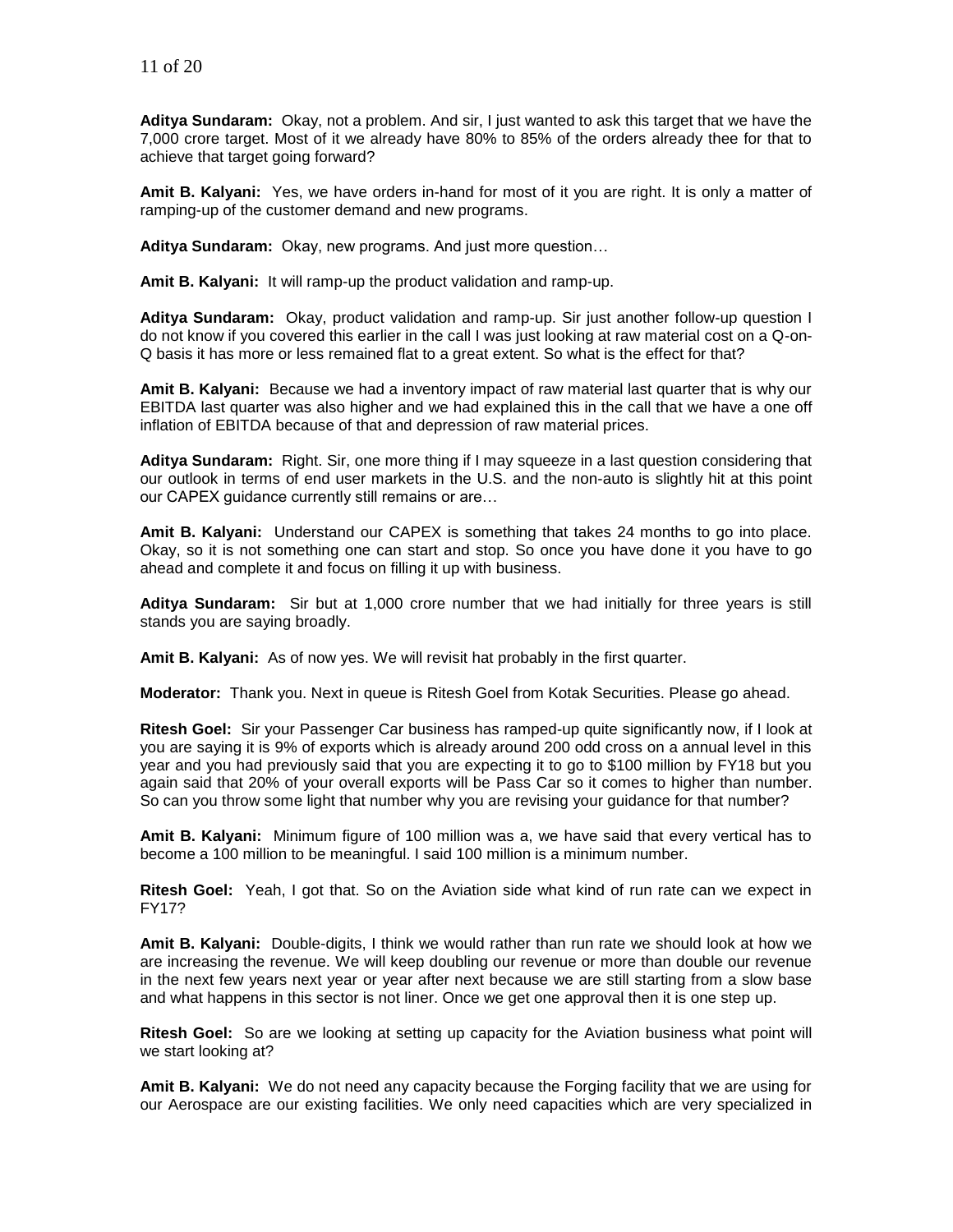the areas of heat treatment in the areas of some machining and some special metrological processes which are unique to Aerospace.

**Ritesh Goel:** And finally sir, can you throw some light on new products that you are developing for Railways and in longer-term say maybe five years down the line what kind of potential does it hold?

**Amit B. Kalyani:** We are developing a lot of high value engine and engine related performance components along with cranks, connecting rods and other engine components and that long with the non-engine components in the chases of the railways and some other components in the Railways that we are developing could potentially be a \$100 million business.

**Ritesh Goel:** By FY20?

**Amit B. Kalyani:** Yeah, easily by FY20. But at a global level probably even a little sooner than that.

**Ritesh Goel:** Okay. Sir my final question is on third quarter…

**Amit B. Kalyani:** 100 million as I told by 2020 is something we want to achieve just in India.

**Ritesh Goel:** Okay. And finally on the domestic Truck business in third quarter you should start seeing some growth, right because fourth quarter outlook is better you should start reflecting in that quarter, right?

**Amit B. Kalyani:** Absolutely.

**Moderator:** Thank you. We have a question from Priya Ranjan from Systematix. Please go ahead.

**Priya Ranjan:** Can throw some light on the new programs in different verticals and I mean in terms of where we are rating in terms of Railways, where we are rating in terms of Aerospace, it means we…

**Amit B. Kalyani:** We just cover that. That was the previous question.

**Priya Ranjan:** Yeah. On the new programs not the existing programs we are doing.

**Amit B. Kalyani:** That is exactly what we covered just a minute ago. Basically we have targeted a 100 million revenue from each of the sectors and that is a combination of existing products, new customers, new customers, new products and existing and cross selling these within the world and exporting whatever we can that is all global, it is nothing Indian, nothing in India.

**Priya Ranjan:** So and for Aerospace do you require new CAPEX for the Titanium Forging kind of thing or?

**Amit B. Kalyani:** We already just talked about it. That is exactly what I said right before. All the Forgings we are already making Titanium Forging large Titanium Forging and these are being made on our existing facilities.

**Priya Ranjan:** Okay. And just coming back on the Alstom JV I think the first chance will be delivered next year so locally produce. So can we expect some kind of equipment development by the Bharat Forge itself?

**Amit B. Kalyani:** Yeah. And very soon that it is going to be a joint venture with General Electric.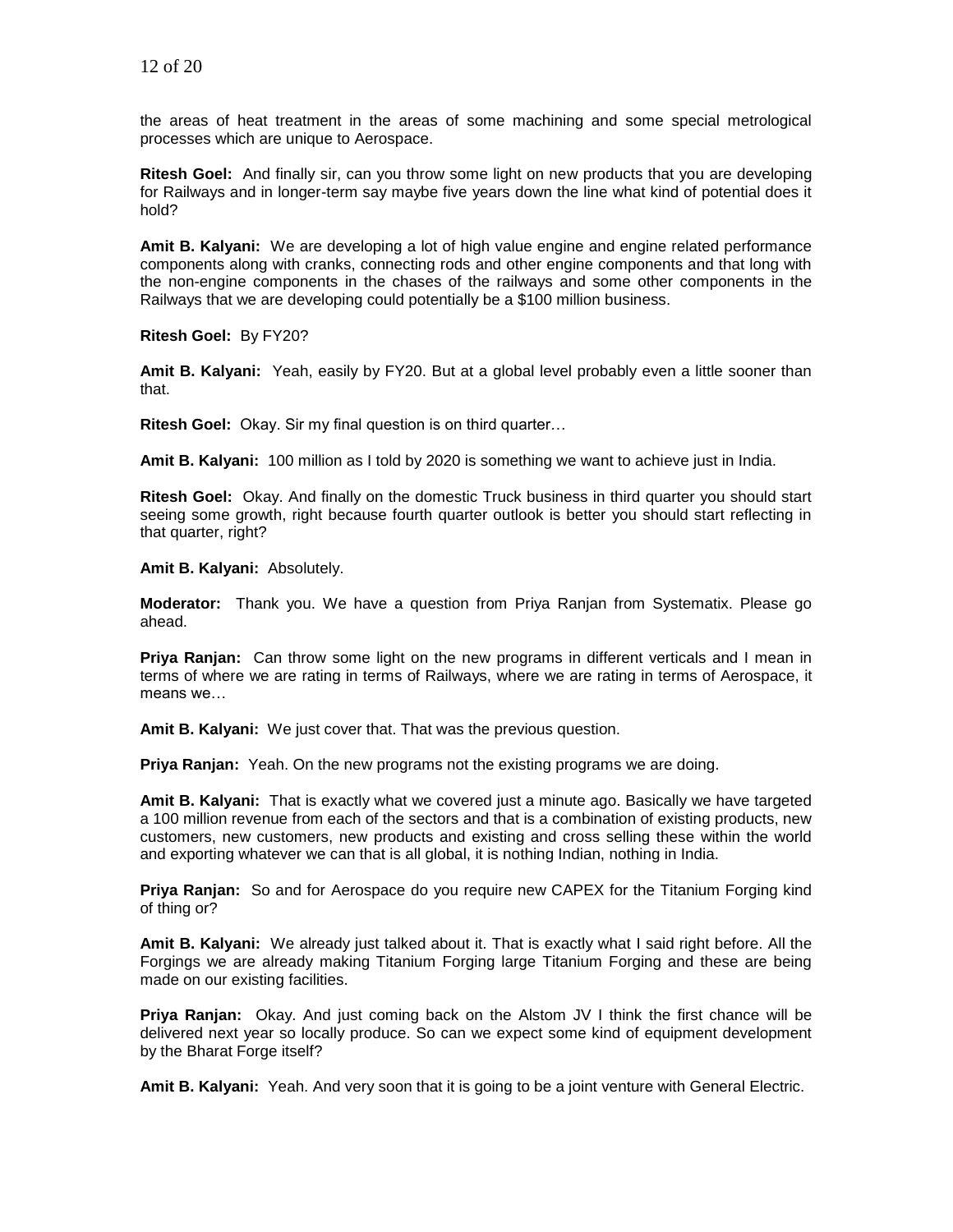**Priya Ranjan:** Okay. So that will be also in the same range I mean in the same vertical?

**Amit B. Kalyani:** Alstom has been taken over by General Electric.

**Priya Ranjan:** Yeah, so yeah sure.

**Amit B. Kalyani:** To becoming our part now.

**Priya Ranjan:** Okay. So it is mostly name change that is it.

**Moderator:** Thank you. Next in queue is Chinmay Gandre from Future Generali. Please go ahead.

**Chinmay Gandre:** Actually I joined in a bit late so, wanted to know I mean European exports declined by 16% anything you want to comment on that?

**Amit B. Kalyani:** European exports have grown year-on-year that is all because of non-auto.

**Chinmay Gandre:** So any specific sector you like to comment read over like a quarterly phenomena?

**Amit B. Kalyani:** No, it is all sectors in non-auto have de-grown.

**Chinmay Gandre:** Okay. So it was not quarterly from that at all. And in domestic basically you said in non-auto the growth was 20%, right so what sectors has contributed to that?

**Amit B. Kalyani:** Rail, General Engineering and Energy.

**Chinmay Gandre:** So Railway our share has been increasing I mean…

**Amit B. Kalyani:** Yes.

**Moderator:** Thank you. Next in queue is Prabir Adhikary from Ratnabali Capital Markets Limited. Please go ahead.

**Prabir Adhikary:** Sir, I just wanted to understand the FDIC difference. News are coming like that in next two months to three months MOD is expected to bring some changes in DIPP roles by that if DI is expected to come more. So I just want to know your comment on that. And also you have a strategic relation with SAB now if these rules are down then how much of order you are expecting in next two years to three years in defense.

**Amit B. Kalyani:** Okay, let us de-link the three questions you have asked. One is FDI increase in defense. They are looking at it but looking at it only in very strategic areas. So that is like in missile guidance systems and high technology REDARs very strategic and high technology areas where the Governments of the countries where those companies may not give permission to export technology if the company which is exporting the technology in minority. So it is only limited to specific categories. Our focus on revenues and manufacturing is on artillery systems on land systems, on areas where our existing core competence and our existing manufacturing capability will be the base of the system of the product to be made. So we are not just going to manufacture these components for our self. Our ideal is also to supply to the other people who will make similar things in India whether it is L&T, Tata's, Mahindra, any one and also to export these components. So at the Bharat Forge level we are looking at components as a global opportunity.

**Prabir Adhikary:** Okay. And regarding SAB?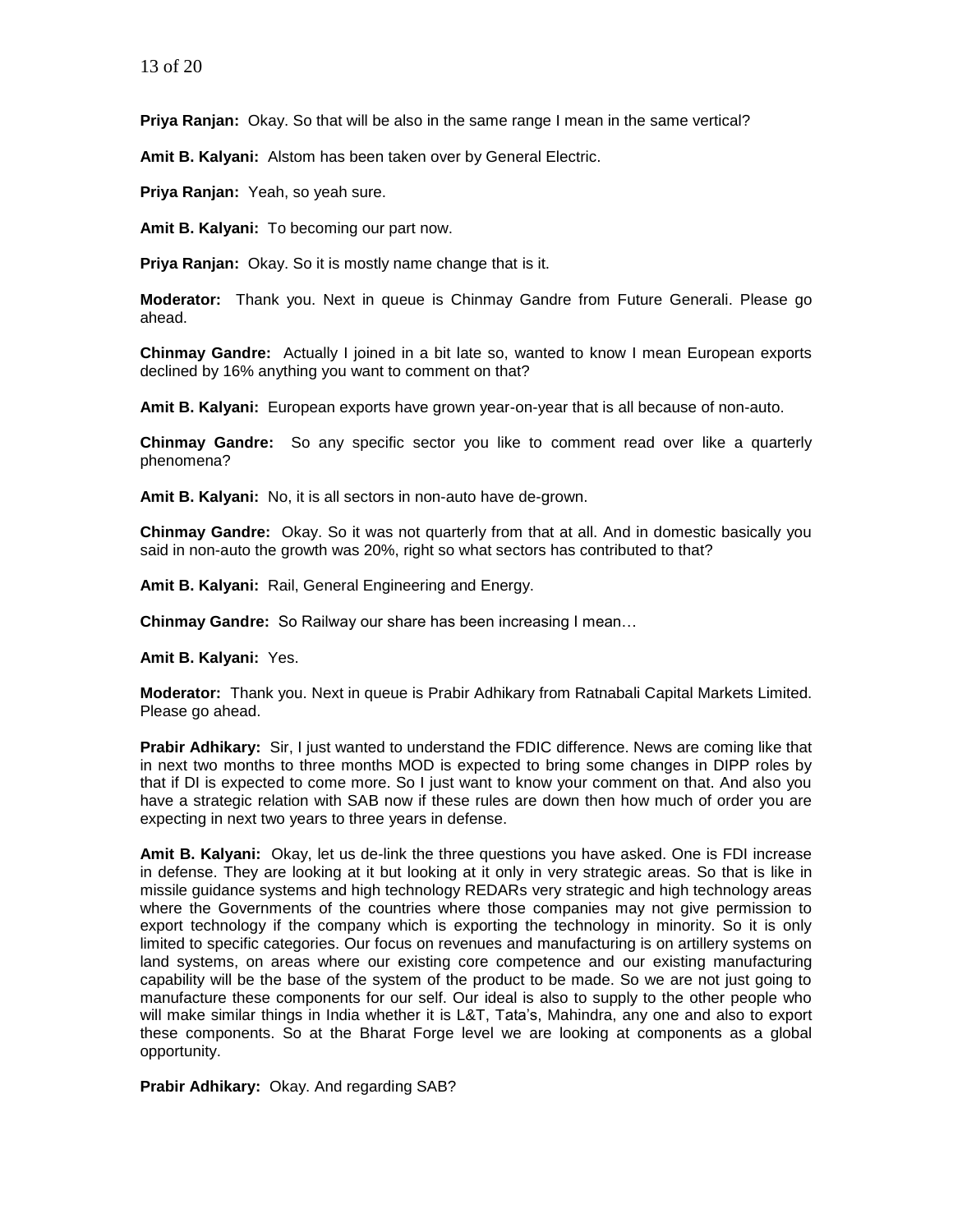**Amit B. Kalyani:** That is a joint venture for India and potentially for outside India also.

**Prabir Adhikary:** But then SAB is a fighter jets, is a company which manufactures fighter jets.

**Amit B. Kalyani:** Our joint venture is not for fighter jets it is for certain other defense systems.

**Prabir Adhikary:** Okay. And in next two years to three years how much of defense will contribute? Right now it is insignificant?

**Amit B. Kalyani:** The programs that we have bid for have a total program value which is in access of \$7 billion - \$8 billion. But that is obviously over a period of time and that is also subject to what we win. But just to understand that somebody is going to win those programs, somebody is going to make those in this country and a large part of the components that anybody would use we will make because we are one of the few companies who can make that. So it is not a question of if, it is only a question of when those RFQs go from RFQ into testing, testing into orders and orders into production. So our target is I think after 2018, we should be at a stage of very close to 1,000 crores a year that is the number to which my mind would make the effort that we are putting into defense at least meaningful. And that is at component level I am talking about.

**Moderator:** Thank you. Next in queue is from Morgan Stanley. Please go ahead.

**Binay Singh:** Hello, sir, this is Binay Singh. My question to you is on the U.S. Truck cycle side. In the past we have talked about winning two new customers in the U.S. market. So you talk a little but about that for example if the industry declines by let us say 10% then is those customer addition plan still on track then what kind of decline can you see?

**Subodh:** The customer addition plans have already been implemented.

**Amit B. Kalyani:** No, if the market goes on 10% what will be it, will it be more flat?

**Subodh:** No, we still increase because…

**Amit B. Kalyani:** Okay. What my colleague is saying in your hypothetical situation 10% decline in market will still allow us to grow. So we will have a positive growth.

**Binay Singh:** Because of what?

**Subodh:** Because of the addition on customer from zero base?

**Binay Singh:** So in a way customer addition does not slow down because market is slowing down like in a way…

**Amit B. Kalyani:** No, it is a decision that is taken it is a strategic decision.

**Binay Singh:** Okay. So in that sense what I would assume that...

**Subodh:** What we are visioning is not new it is made by somebody else so, we are winning that from somebody else.

**Binay Singh:** Okay. So they are not giving you new orders they are basically replacing someone with you?

**Subodh:** Yes.

**Amit B. Kalyani:** They are both I mean in some cases there is new product development and some cases is replacement.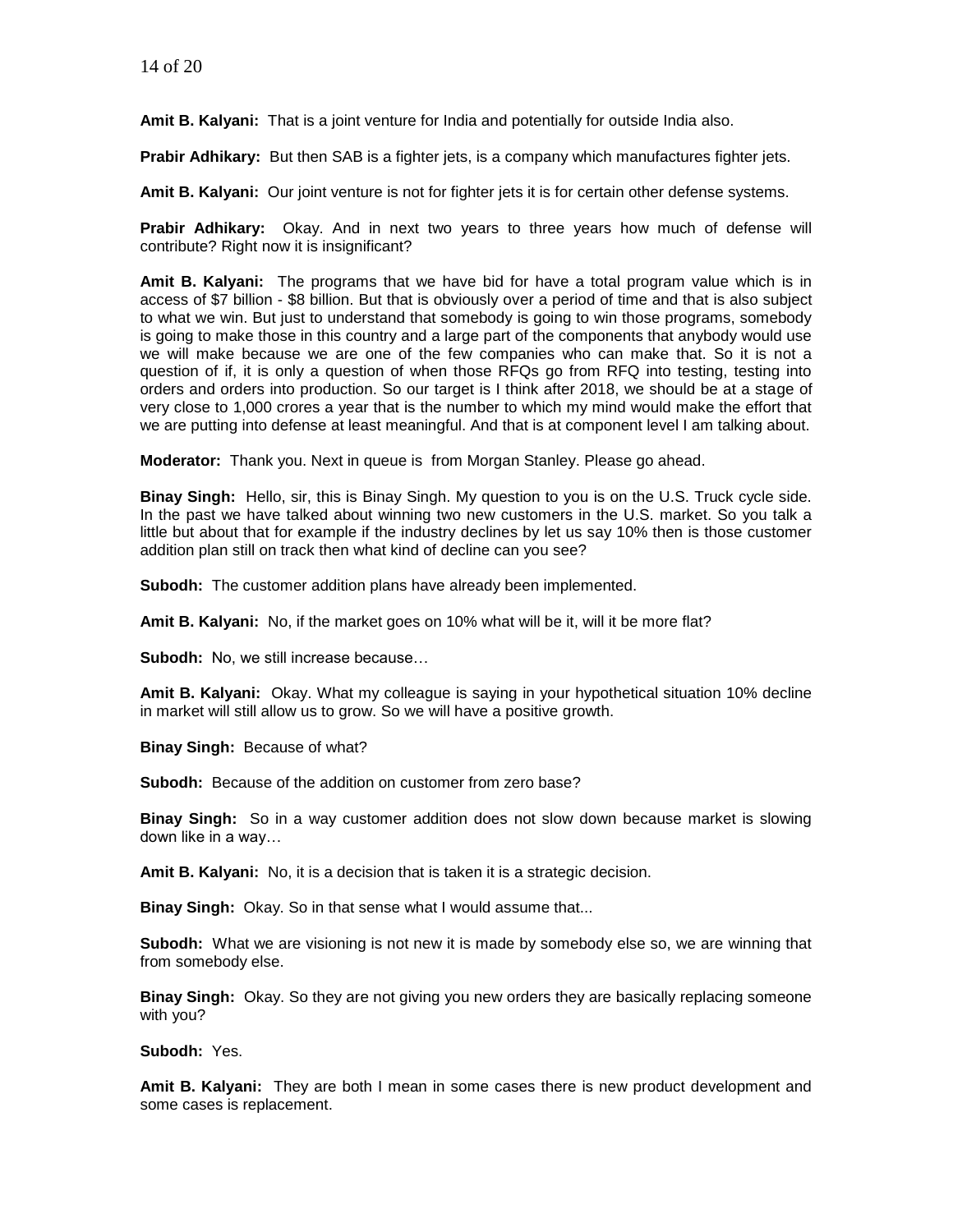**Amit B. Kalyani:** When you say new orders for us it is new.

**Subodh:** Yeah, for us it is new, yeah.

**Binay Singh:** And what kind of market share do you now have in the U.S. and the Europe CV market?

**Amit B. Kalyani:** Let us leave it there.

**Binay Singh:** And then lastly like some people have already touched upon this question about the margin range. So we are giving a margin range of 29% to 31% and we are seeing that qwop over the year as capacity utilization went up and your product quality in terms of more machining and all increased. So in that sense what you are saying now is that the products that we offer both in India, Europe, Forging, Machining, broadly are in that range which is why what gives you the comfort that you will remain in that range whether the mix shifts in one side or the other. Is that the correct understanding?

**Amit B. Kalyani:** Yeah, because see what happens is when you see we are developing new products a lot of new products to make-up for the loss in revenue coming from the Oil & Gas products and the Energy products which were highly machined and value added. So what happens is when you develop a new product you first go through supplying products with low value addition then gradually migrate to high value addition, you understand? So as you keep developing something or the other is moving up something new is coming which is not at the value added stage so, that tends to be balance each other out till you get into a matured product cycle or mature product mix.

**Binay Singh:** So in that sense with the kind of mix where you are now you have a very strong visibility of this margin guidance holding on?

**Amit B. Kalyani:** Yes.

**Moderator:** Thank you. Next in queue is Amresh Mishra from JM Financial. Please go ahead.

**Amresh Mishra:** I had a question on Aluminum Tech where you mentioned that we had this CAPEX and the revenue will start following in coming quarters. Can you just give some sense on what kind of revenues we are looking for let us say FY17 as a fiscal?

**Amit B. Kalyani:** From Aluminum Tech?

**Amresh Mishra:** Yeah, on these new orders and for which we have set up these facilities.

**Amit B. Kalyani:** It will be about €60 million.

**Amresh Mishra:** €60 million for FY17?

**Amit B. Kalyani:** Yeah, that is our target.

**Amresh Mishra:** Also to go back to the CAPEX thing for three years which is FY16, FY17, FY18 what we talked about the thousand crore of CAPEX?

**Amit B. Kalyani:** Yes.

**Amresh Mishra:** And can you share the number that we have done in the first-half and are we on track to go for the full year CAPEX?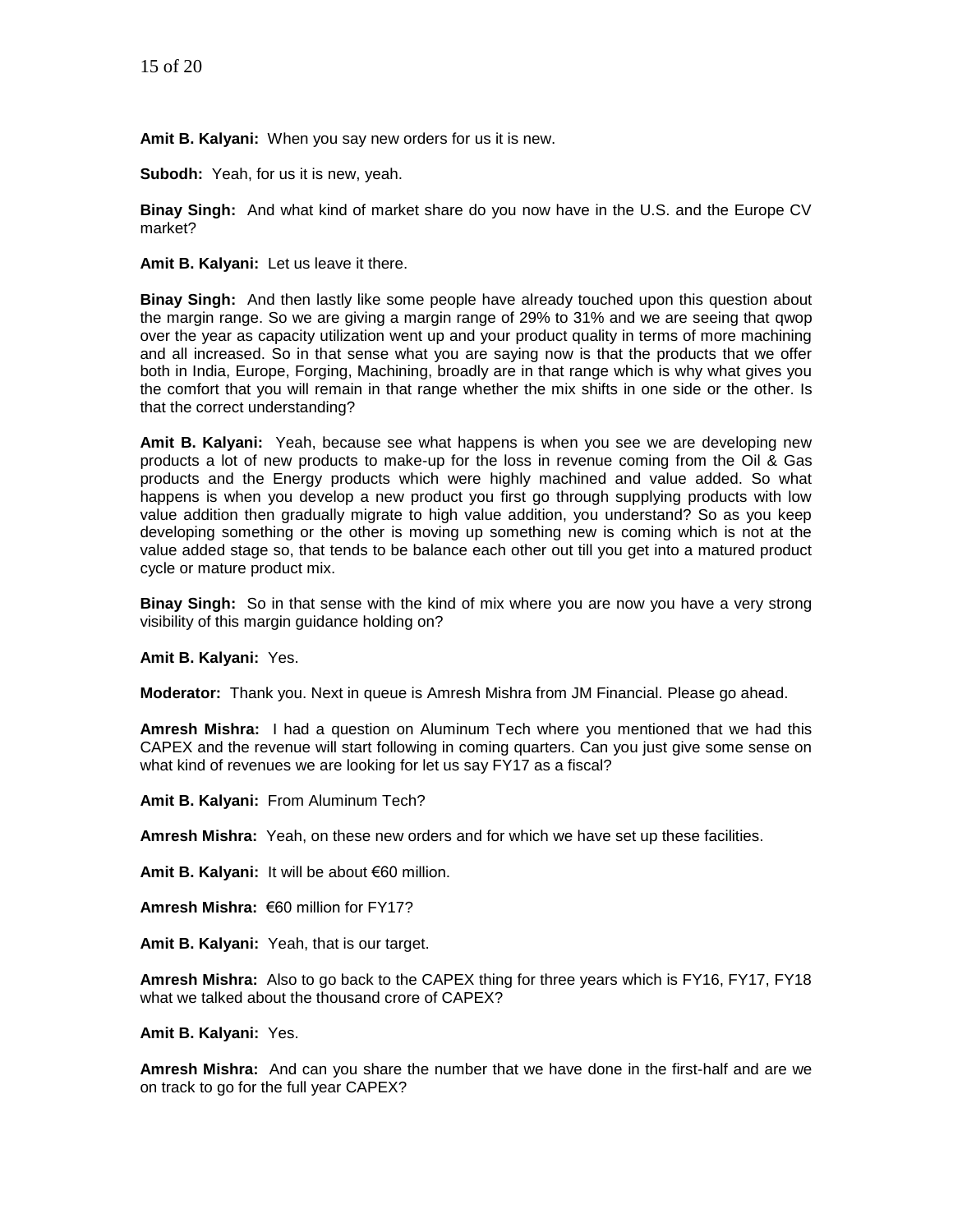**Amit B. Kalyani:** No, we result on track. We are well within track and budget.

**Amresh Mishra:** Okay. And what was the CAPEX for the first-half, can you share that number?

**Amit B. Kalyani:** I will come back to you on this.

**Moderator:** Thank you. Next in queue is Pramod Amte from CIMB. Please go ahead.

**Pramod Amte:** Wanted to check as you are indicating there has been a substantial **volatility** in demand did it give you any headroom in terms of taking aggressive cost controls which may play out better in 3Q?

**Amit B. Kalyani:** Sorry, can you say that again?

**Pramod Amte:** You said the volatility in demand has been extreme in 2Q. Did it give you enough time or headroom to do aggressive cost controls which obviously…

**Amit B. Kalyani:** Yeah, one of the measures that we are doing is a very strong cost control in fact we have already done it over the last quarter this quarter and we will do it next year. We had already seen this coming and we have started these measures but it does take a little time once you initiate them for them to fully fructify. In India unlike the U.S. we cannot just fire 2,000 people over night.

**Pramod Amte:** Yes, sir. And looking at the volatility in demand, do you see any big risk for your new programs which you are confident of getting sales through?

**Amit B. Kalyani:** No.

**Pramod Amte:** And are you looking at any M&A opportunities in the current adversity scenario which segments which technologies can....

**Amit B. Kalyani:** No, we are not looking at anything right now.

**Pramod Amte:** Okay. And looking at the Indian Forging as an industry there seems to some volatility considering the liquidity situation and all. Are we getting any enquiries from your clients to increase revenues or are we getting any new orders getting shifted over?

**Amit B. Kalyani:** We are getting some but honestly we want to do business only which is profitable and which is worth perusing. We do not want to do business which is low end and commoditized.

**Pramod Amte:** But this has been the case for you sometimes. So that proposition getting more and more validated now?

**Amit B. Kalyani:** Yeah, absolutely. What is happening is people now appreciate the technology and the technology capacity we have to offer. As India is moving from Euro 4 to Euro 5 this where our technology and technology capability will actually stand as in good state and that is where we are seeing tremendous traction being gained with our marquee domestic customers. And also Pramod in addition to that, the new products that we are developing in Passenger Cars are finding a lot of favor with our customers in India.

**Moderator:** Thank you. We have a question from Sonal Gupta from UBS Securities. Please go ahead.

**Sonal Gupta:** It is quite commendable you are saying that you are still retaining your FY18 targets and especially in light of I mean how we are seeing almost like bed down in the global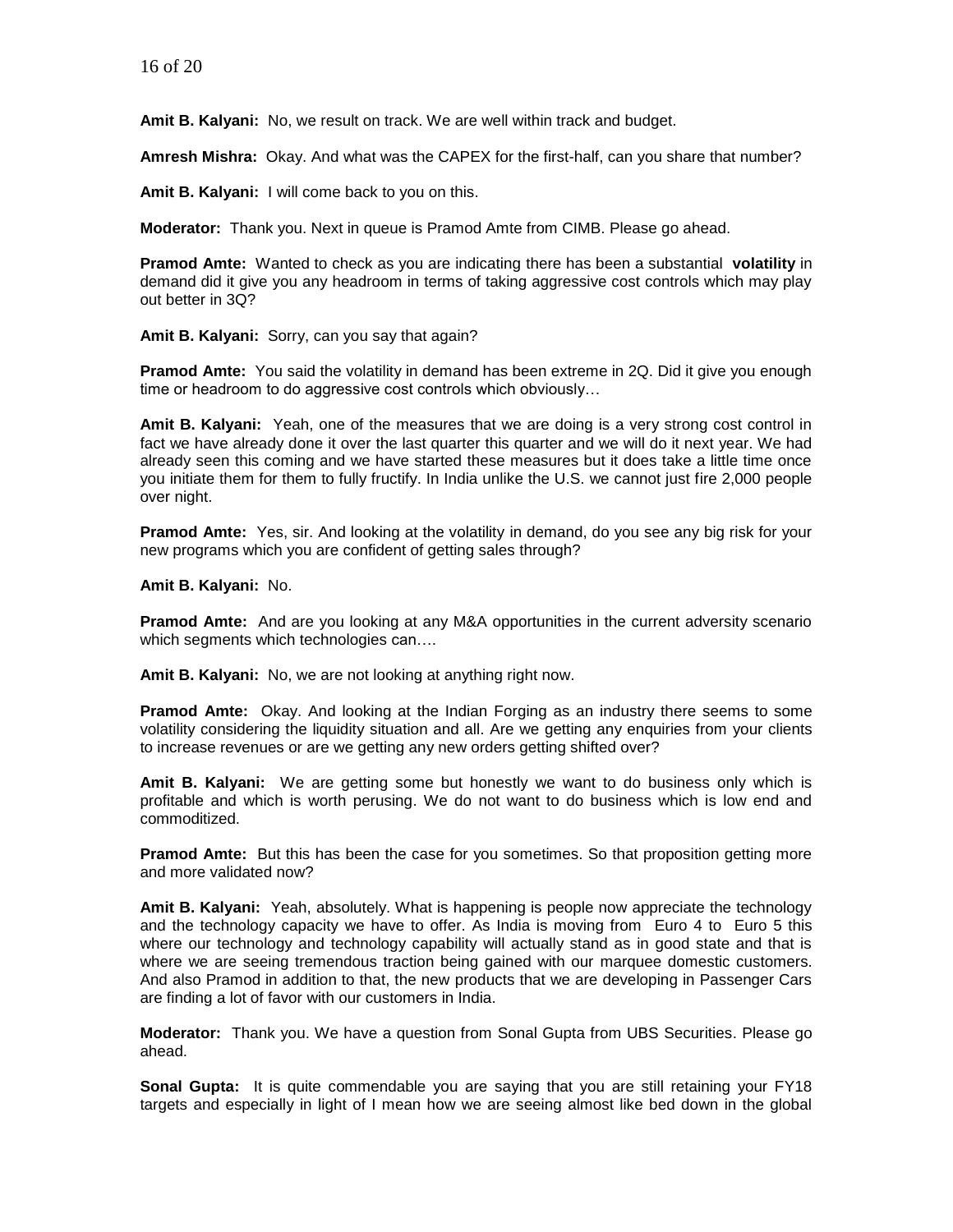industrial space. So just if you could give some color at the margin I mean what is the if even what is the risk that you see at the margin to getting to those targets is there of do you think that there enough buffer that you have in getting there? And secondly I mean like even in areas like I think ENP Heavy Horse Power Engines you are seeing a big decline now. So despite all that you are still very confident of achieving?

**Amit B. Kalyani:** If you look at our company and you look at ever cycle whether it was a cycle in 1996, 1999, 2003-2004, 2008, 2012, we have come out of every cycle stronger and this is because of our leadership team, our people our technology capability, our ability to control cost to manage innovation and to satisfy our customer needs. It is the DNA of our company, we do not give up. It will be very easy for me to sit here and say, it is looking difficult but as a team we have made a commitment that we are going to achieve it and we will achieve it. We will find ways to achieve it. We are very confident, we have a very good roadmap and this company has done it before and we will do it again.

**Sonal Gupta:** No, where I am coming from is like I mean have this discussion that I understand that you have high degree of visibility in terms of your market share in those end-markets but now if those end markets itself are going down 20%-30% then does not that move the target I mean revenue opportunity?

**Amit B. Kalyani:** Then you have to look at new markets and that is what we are doing. I mean we are looking at markets that we did not look at before. I will give you an example, we are now looking at the Indian Navy as a big opportunity it is something that we never even looked at. These may not be buckets that add-up to hundreds of crores but if I get ten buckets of 20 crores - 30 crores even 40 crores that can itself be 4 crores - 5 crores of new business.

**Sonal Gupta:** Sure, I understand that. But what I am saying is that typically if you now start looking at new markets there is a validation process there is approval process.

**Amit B. Kalyani:** That is all fine but we have factored all that in making this guidance or in validating in these guidance of 2018 and we are sure that we will make it happen.

**Moderator:** Thank you. We have a question from Hemang Kapasi from Canara Robeco. Please go ahead.

**Hemang Kapasi:** Just one question on your guidance. Will the mix of the revenues would be similar 60-40 range in domestic export?

**Amit B. Kalyani:** That I cannot give you, for 2018 I cannot give you right now. But it will close I mean it maybe 60-40, it maybe 50-50 somewhere in that ballpark.

**Moderator:** Thank you. We have a question from Joseph George from IIFL. Please go ahead.

**Joseph George:** Sir, I have a couple of questions. One is that when I look at your Annual Report I see that there is a big jump in the hedges outstanding at the end of the year so, it is gone up from 3,000 crores at the end of FY14 to about 5,000 crores at the end of FY15, that of course is based on some export projections that you would have had. Now given the decline that you have seen in this quarter and given that the outlook for the next couple of quarters is not great. Do you feel that you are over hedged over the year?

**Amit B. Kalyani:** No, not at all because this is over a significant period of time and they are backed by orders.

**Joseph George:** Okay. So what really is a policy there? Do you hedge couple of years in advance what exactly is the….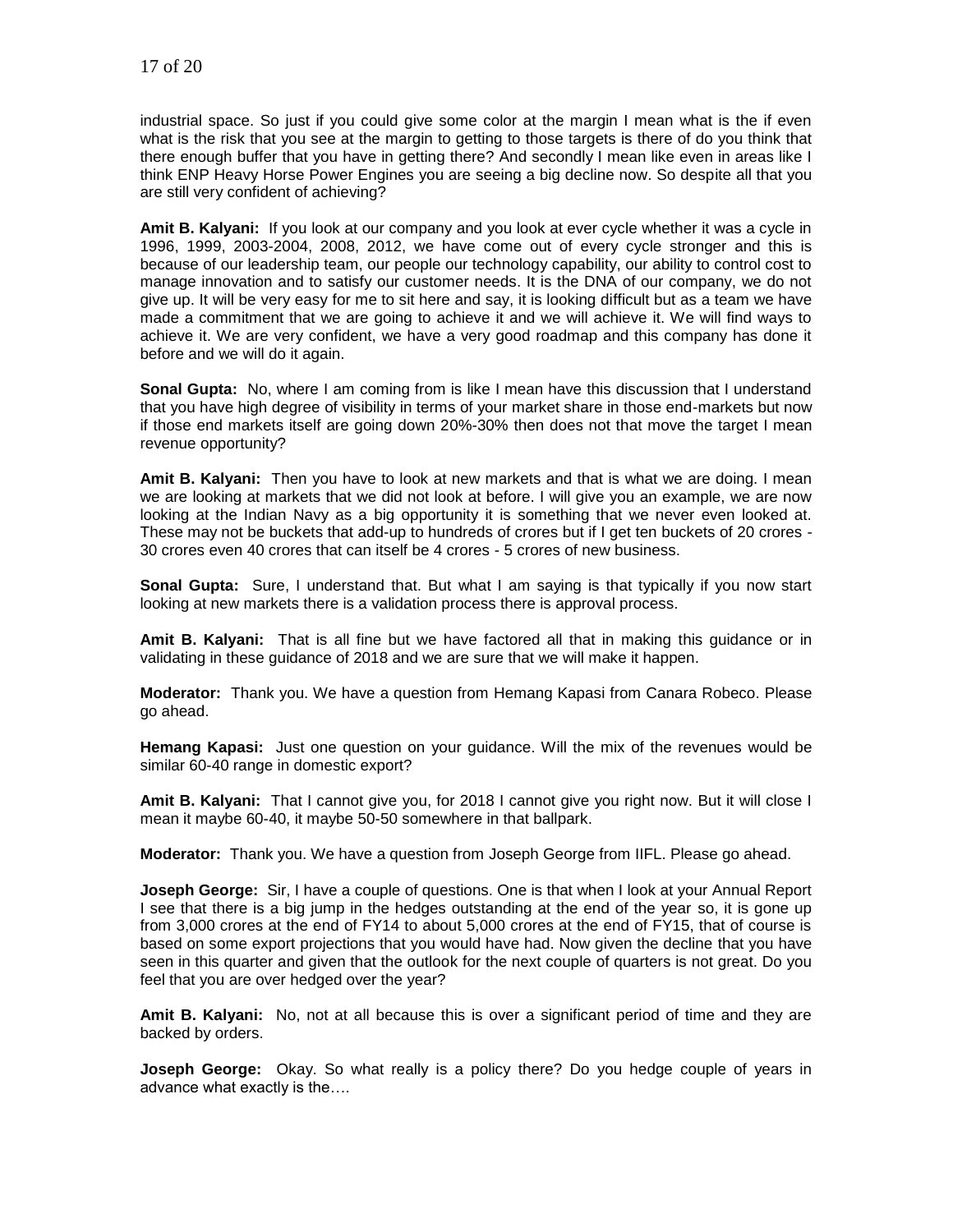**Amit B. Kalyani:** It depends we hedge normally 12 months rolling forward unless we have some long-term orders which we need to hedge.

**Joseph George:** Okay, all right. And sir, the second question I had is given the current environment where a lot of your customers are facing challenges in terms of growth in terms of profitability. Do you think that will have an impact on your pricing power and your margins maybe over the next couple of years?

**Amit B. Kalyani:** Actually what is happening is there are lot of suppliers who are facing a lot of liquidity issues and facing issues of survival as the technology requirements keeps moving up there are fewer and fewer suppliers were able to make what is of the cutting edge. In fact I expect the reverse to happen.

**Joseph George:** Okay. So you would be comfortable saying that you will still stick with the 29% to 31% margins in FY17-FY18, right?

**Amit B. Kalyani:** I am giving you a guidance for the year, okay. I will revise it at the end of 2016 but as I see it now we expect these margins should be in this ball park.

**Moderator:** Thank you. We have a question from Vasudev Banerjee from Antique Stock Broking. Please go ahead.

**Vasudev Banerjee:** I have couple of small questions. One, if I see your geographic break-up the quantum of decline in APAC on a sequential basis have been significant so…

**Amit B. Kalyani:** So all China.

**Vasudev Banerjee:** Is primarily China.

**Amit B. Kalyani:** And Oil & Gas because we use to also export Oil & Gas products to APAC.

**Vasudev Banerjee:** And second thing on a small scale if I see for almost the third consecutive quarter your other expenses in your P&L line item has been on a falling trend. So can we think to get that in terms of cost cutting or any other benefit you are getting?

**Amit B. Kalyani:** We are just trying hard to control cost.

**Vasudev Banerjee:** Is as simple as that.

**Amit B. Kalyani:** Guys, I think we have spent about an hour so, if there are any really outstanding questions or anything that you would really like to know let us take that up. Otherwise, I would suggest if you all can get in touch with Rajgopal or someone from our finance team they will be happy to take you through any more details.

**Moderator:** Sir, we have questions in the queue. Should I take it?

**Amit B. Kalyani:** Yeah, okay.

**Moderator:** We have a question from Bobby from Frunze Investments. Please go ahead.

**Bobby:** Who are your major competitors globally?

**Amit B. Kalyani:** Sorry. You know there are hundreds of companies that compete in our space. There is no one company that does all of the things that we do.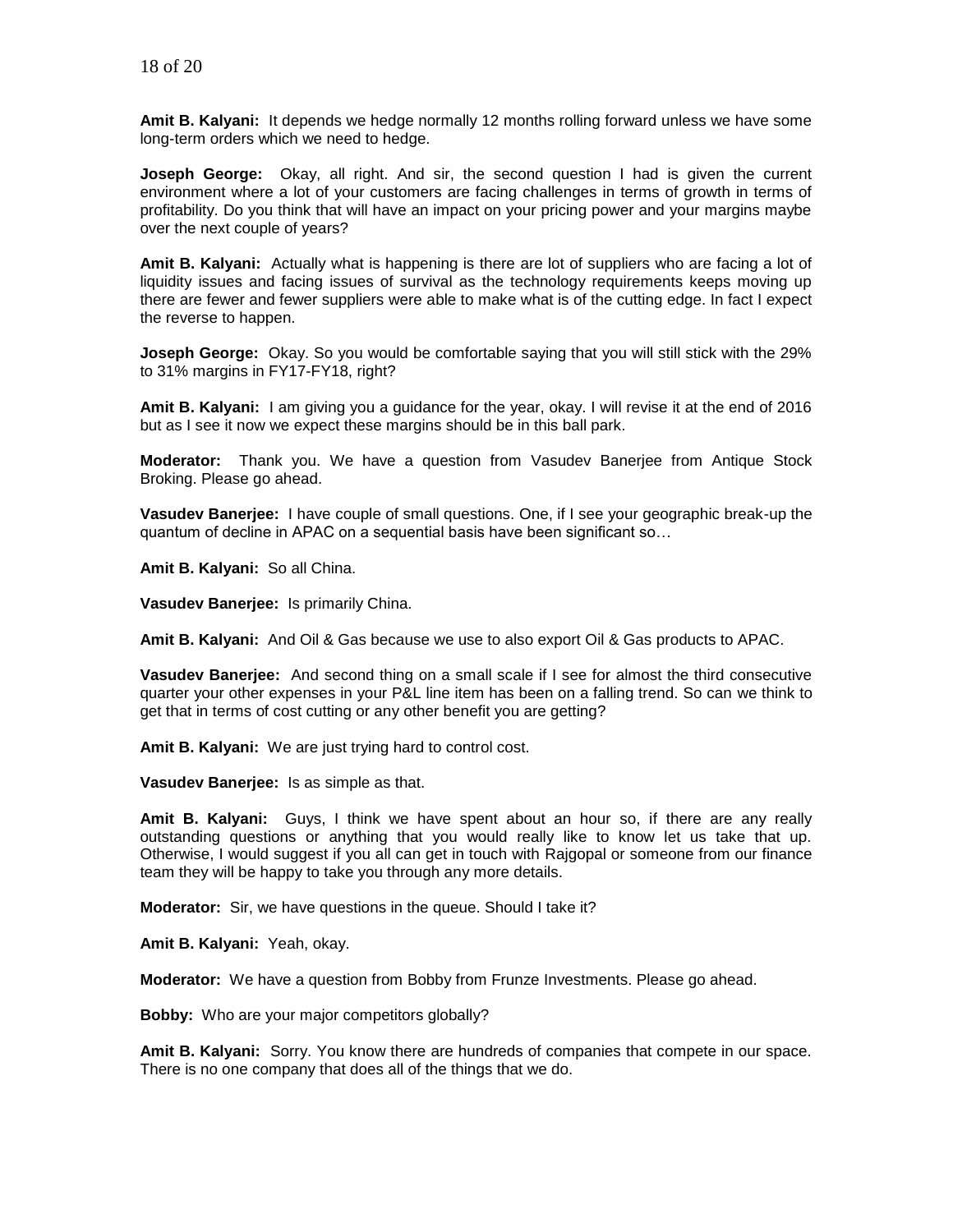**Bobby:** Okay. Second question, in August of 2015 you gave an interview and you said that the North America CV market will remain strong at least for the next two years so what has changed in just two months?

**Amit B. Kalyani:** It is the demand. I have to tell you what my customer tells me, I do not create the demand.

**Bobby:** Why but I mean is there such low visibility that things can change so much in just few months?

**Amit B. Kalyani:** Absolutely. Did you see what Daimler did in their Investor Update yesterday?

**Bobby:** No, I do not.

**Amit B. Kalyani:** Maybe you should read that, that will give you a very good inside into the CV industry.

**Moderator:** Thank you. We have a question from Raghunandan from Quant Capita. Please go ahead.

**Raghunandan:** Within domestic autos approximately how much would be from Tractors and OEs?

**Amit B. Kalyani:** Between 10% and 12% it used to be. Now it has come down to about 5%.

**Raghunandan:** Sure, sir. In the previous call it was mentioned that Railways orders could be ramped-up by October-November. Any color on that sir?

**Amit B. Kalyani:** Yeah, Railway orders have come we have already supplied our trial lot and we are now going to get larger order. Unfortunately, dealing with these agencies it takes a little time but they are being very proactive and very helpful so, hopefully and the products have passed all there test so I think we should be in a significantly better position now in the visibility.

**Raghunandan:** So broadly or approximately how much might be the Railway revenues for the year, sir?

**Amit B. Kalyani:** I cannot give you that figure of forward-looking statements like that right now.

**Raghunandan:** Sure, sir. And euro exchange realizations for the quarter should be broadly in line with the main rates for the quarter?

**Amit B. Kalyani:** Yes.

**Raghunandan:** Okay. And lastly, for the Alstom venture would the revenue run rate be like 2,000c rights per year for 2016 and 2017 sir, given our order book?

**Amit B. Kalyani:** For 2017, it will be in the region of close to 1,500 crores.

**Raghunandan:** 1,500 crores and for 2016, sir?

**Subodh:** Between 1,000 and 1,500.

**Amit B. Kalyani:** Yeah, less than that between 1,000 and 1,500.

**Raghunandan:** This will be our share or the total?